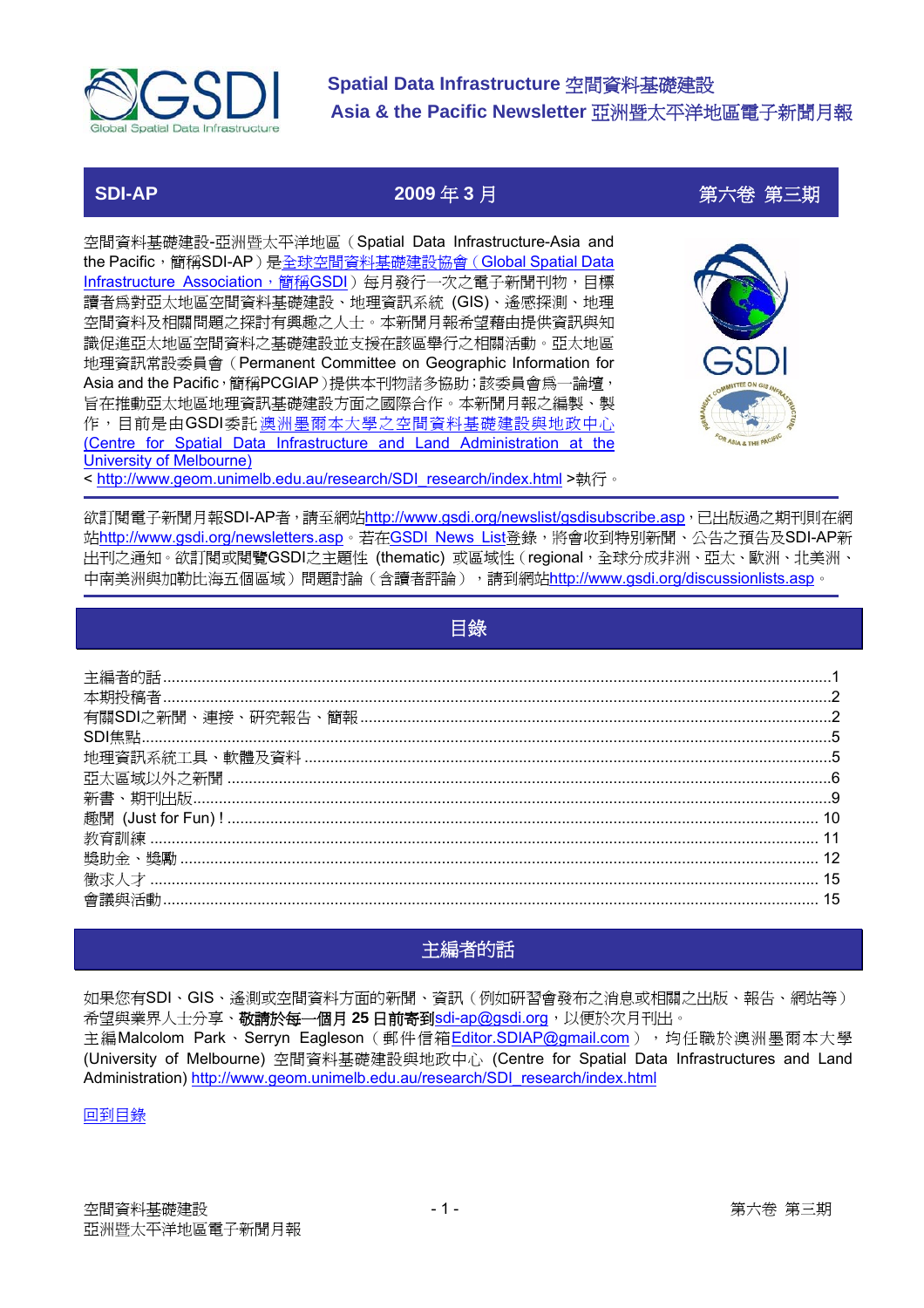<span id="page-1-0"></span>

### 本期投稿者

感謝以下個人、組織對本刊物本期的貢獻:Paul Box 提供新聞資料與建議;Kate Lance 提供新聞資料;台灣內 政部沈金祥、黃旭初共同譯成中文;GIS Development 與 Asia Surveying Mapping Magazine 的 Shivani Lal 提供 資料。

#### [回到目錄](#page-0-0)

### 有關 **SDI** 之新聞、連接、研究報告、簡報

#### 新白皮書:**HL7** 與公共衛生、醫療服務之空間資訊互通標準

醫院、醫療設施、公共衛生機構已運用 GIS 作為工具,瞭解一般的衛生情況、規劃執行計畫、評估醫療服務功能 作為衛生管理資訊系統的核心部分,而且 GIS 在這方面的應用正日益增加。該白皮書旨在說明新訂的"HL7 共通 訊息之結構元素類型"(HL7 Common Message Element Type, 譯者註: HL7 即 Health Level 7, 是醫療、衛生 資料交換的 Open System Interconnect 之資料層協定【layer protocol】的最高層【top layer】),包括 HL7 內之 改良的地理標準,即供全世界醫療、衛生界使用的空間座標 (spatial coordinate),以及該座標之使用如何強化醫療、 衛生方面之空間資訊在全球公共衛生機構之間以及醫院、診所與緊急救難單位之間的互通。

#### (消息來源:ESRI NewsFeed

<<http://www.google.com.au/reader/view/feed/http://www.esri.com/news/rss/rss.xml> >

< [www.esri.com/library/whitepapers/pdfs/hl7-spatial-interoperability.pdf](http://www.esri.com/library/whitepapers/pdfs/hl7-spatial-interoperability.pdf) >)

#### 紐西蘭地表覆蓋資料庫規劃研習會 **(Land Cover Database Planning Workshop)** 該研習會 **2009** 年 **2** 月 **19** 至 **26** 日在紐西蘭分 **4** 次於下列 **4** 個城市舉行:

**Christchurch**(在紐西蘭南島東岸)、**Dunedin**(在南島東南岸)、**Palmerston North**(北島南部)、**Hamilton** (北島中部)。

#### **\*\***對有意瞭解該研習會之讀者,本電子月報在 **3** 月號刊登該研習會之新聞已嫌遲,但將在 **3** 月號之後的一期報導該 研習會之結果。

紐西蘭的"地表覆蓋資料庫"(Land Cover-Database LCDB) 是從衛星影像將地表覆蓋分類製成的數位地圖,為該 國運用廣泛的重要資料庫。目前,紐西蘭已出版兩次 LCDB 地圖,第一版的資料時間是 1996-1997,第二版是 2001-2002。該研習會即針對第三版,第三版的 LCDB 地圖製作將利用紐西蘭環境部(Ministry for the Environment) 之"土地利用與碳分析系統"(Land Use and Carbon Analysis System) 計畫所製作的數位地圖,其衛星影像的資 料時間是 2007-2008 之夏季。

第三版的PDF格式簡介資料檔可從< <http://www.geospatial.govt.nz/assets/LCDB3-Workshop-Flyer.pdf>>下載 紐西蘭政府的"地理空間資訊處"(Geospatial Office) 正訂定第三版LCDB地圖內容之範圍,以使其切合今日之需 要。該研習會預料將會吸引政策制定官員、土地管理人、研究人員、分析專家-任何與地表覆蓋資料有關之人員。 該研習會連絡人:Maria Alano<mailto:maria.alano@mfe.govt.nz>

網站:< <http://www.geospatial.govt.nz/land-cover-database-planning-workshop-2/> > (消息來源: Kate Lance)

#### 中國將贈衛星予印尼

據印尼"國家海域安全協調署" (National Sea Security Coordination Agency,印尼文 Bakormala)署長 Tri Yuswoyo,中國政府將贈送印尼一顆遙測衛星以協助印尼政府監視印尼周遭海域,偵察海上發生之事件。該衛星 將增強印尼的海面遙測能力。(消息來源:印尼的 Antara News,

< <http://www.antara.co.id/en/arc/2009/1/22/china-to-grant-remote-sensing-satellite-to-indonesia/>)

#### 美國政府單位完成阿富汗的調查計畫

美國海軍研究實驗室 (US Naval Research Laboratory) 與美國地質調查所 (US Geological Survey) 的科學家團 隊已完成在阿富汗 (Afghanistan) 的地球物理與遙測調查計畫"躍獅2號"(Rampant Lion II)。之前,該兩個單位 成功完成"躍獅 1號"(Rampant Lion I) 調査計畫,為 2號計畫建立工作基礎。躍獅 2號使用比 1號計畫更先進 的遙測設備,調查期間為 2008 年 4 月中旬至 6 月中旬。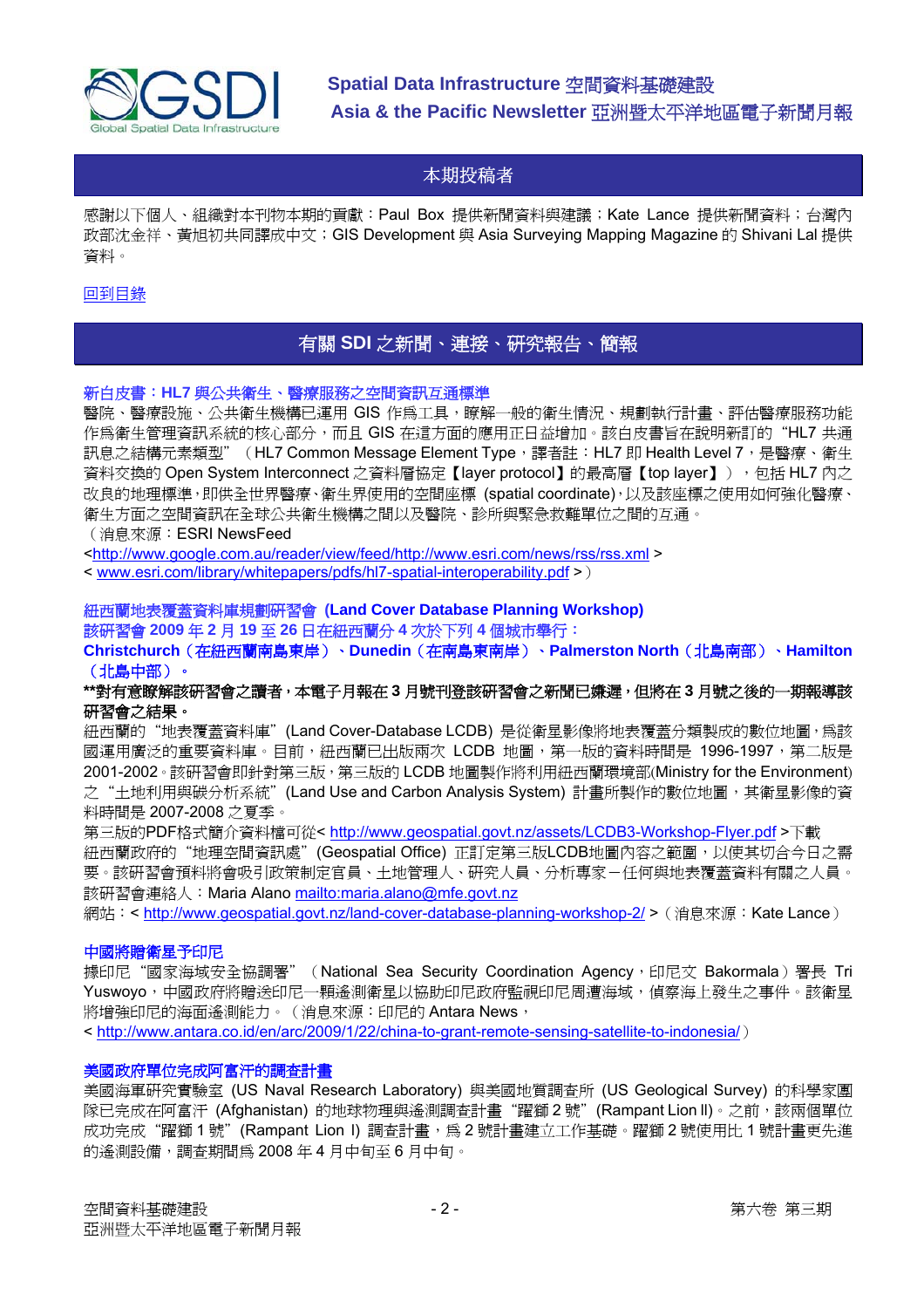

(消息來源:<[http://www.eurekalert.org/pub\\_releases/2009-02/nrl-nrl020309.php](http://www.eurekalert.org/pub_releases/2009-02/nrl-nrl020309.php) >和GIS Development < [http://www.gisdevelopment.net/news/viewn.asp?id=GIS:N\\_dvcqmosbxi&cat=Business\\_News&sub&Ezine=fe](http://www.gisdevelopment.net/news/viewn.asp?id=GIS:N_dvcqmosbxi&cat=Business_News&sub&Ezine=feb0909§ion=News) [b0909&section=News](http://www.gisdevelopment.net/news/viewn.asp?id=GIS:N_dvcqmosbxi&cat=Business_News&sub&Ezine=feb0909§ion=News) >)

#### 太平洋西南部島嶼國家大陸棚劃界之準備工作會議< <http://www.continentalshelf.org/events/1231.aspx> >

**\*\***對有意瞭解該工作會議之讀者,本電子月報在 **3** 月號刊登該會議之新聞已嫌遲,但將在 **3** 月號之後的一期報導該 會議之結果。

聯合國環境規劃署 (UN Environment Programme) 及其太平洋地區合作單位、澳洲國家研究機構 Geosciences Australia、太平洋島嶼國家應用地球科學委員會(Pacific Islands Applied Geoscience Commission,簡稱 SOPAC) 將於 2009 年 2 月 9 至 20 日在澳洲雪梨大學 (University of Sydney) 共同舉辦一個工作會議。

太平洋有 9 個開發中島嶼國家擬擴大其大陸棚範圍,即巴布亞紐幾內亞 (Papua New Guinea )、索羅門群島 (Solomon Islands)、密克羅尼西亞聯邦 (Federated States of Micronesia)、東加 (Tonga)、斐濟 (Fiji)、庫克群島 (Cook Islands)、基里巴堤 (Kiribati)、萬那度 (Vanuatu)、帛琉 (Palau)。為完成擴張大陸棚之劃界工作,上述單 位已規劃一系列的訓練研習會與工作會議,而在雪梨大學舉行之工作會議為第 5 個,上述 9 個國家將派技術專家 參加。

前 4 個研習會、工作會議已確定向外延伸之大陸棚的界線,這次的工作會議旨在草擬完整文件之法律、技術細節, 目的是協助 9 個國家各自完成其所須提送文件之"主體"(Main Body) 與"摘要說明"(Executive Summary) 的 草稿。該工作會議的經費來自澳洲政府援外管理機構 AusAID 之一筆援外預算。(消息來源: Kate Lance)

#### 新加坡政府土地管理局 **(Singapore Land Authority)** 執行長 **Lam Joon Khoi** 先生在 **ESRI User Conference 2009**(美國環境系統研究公司之 **2009** 年使用者會議,**2009** 年元月 **20** 日舉行)之專題演講內容刊於網站 **< <http://www.sla.gov.sg/htm/new/new2009/new1002b.htm>>**

演講專題: Singapore's NSDI initiative, the Singapore Geospatial Collaborative Environment (SG-SPACE) (新 加坡全國空間資料基礎建設之執行方案:新加坡地理空間資訊之協力作業環境) 該專題演講內容摘要之新聞稿參見<<http://www.sla.gov.sg/htm/new/new2009/new1002.htm>>

#### 紐西蘭向地方政府簡報地理空間資訊

鑑於地理空間資訊對地方政府規劃與行政服務基礎架構之重要性,紐西蘭政府的"地理空間資訊處"(Geospatial Office)於 2008年6月在該國首都威靈頓 (Wellington) 向地方政府作一日簡報,安排與全球衛星導航系統、地形 高程資料有關之多場專題演講。簡報之 Powerpoint 稿的 PDF 版可供下載

< <http://www.geospatial.govt.nz/local-government-sees-value-of-gi/> >(消息來源:Kate Lance)

#### 蒙古政府採用通用地址系統

蒙古政府於 2 月 16 日通過一項決議,將採用加拿大公司 NAC Geographic Products Inc.的革新技術  $-$ the Universal Address System (通用地址系統),應用於該國與空間位置有關的所有服務、產品。 通用地址不僅具有傳統地址的功能,更重要的是,它對全世界所有地點、區域之一致性的表達方式 讓一般消費者與專業人士都能方便使用。



一個通用地址是由至多 10 個字元 (characters) 構成的"自然區域碼"(Natural Area Code NAC), 該區域碼可代表世界上任何一個大地區乃至小到任何地點。兩個字元構成的 NAC 可標示出大約 1000 公里長、1000 公里寬(即 100 萬平方公里)的區域,例如一個省的疆域; 4個字元的 NAC 可標示出長、寬各 30 公里的地區(例 如一個城市);6 個字元的 NAC 相當於 1 平方公里的地區;8 個字元的 NAC 可標示長、寬各 30 米的小塊土地(大 約是一棟房屋、建物的基地面積);10個字元的 NAC 可點出一平方公尺的任何地點。因此,通用地址是精簡、層 次分明、使用方便的地理位置編碼,可用於地址、郵遞區碼、地理座標、地區編碼、不動產位置標示等。 (消息來源:< [http://pr-canada.net](http://pr-canada.net/) >

< [http://pr-canada.net/index.php?option=com\\_content&task=view&id=78095&Itemid=34](http://pr-canada.net/index.php?option=com_content&task=view&id=78095&Itemid=34) >)

國 際製 圖技術協會 **(International Cartographic Association**, **ICA)** 開 放式 地理 空間資訊技術工作小組 (**Working Group on Open Source Geospatial Technologies**)的網站**< <http://ica-opensource.scg.ulaval.ca/> >** , 欲 訂閱該 工作小 組的" 討論題 綱 " (discussion list) 請 洽 < <http://lists.nottingham.ac.uk/mailman/listinfo/ica-opensource>> ●●●●●●●●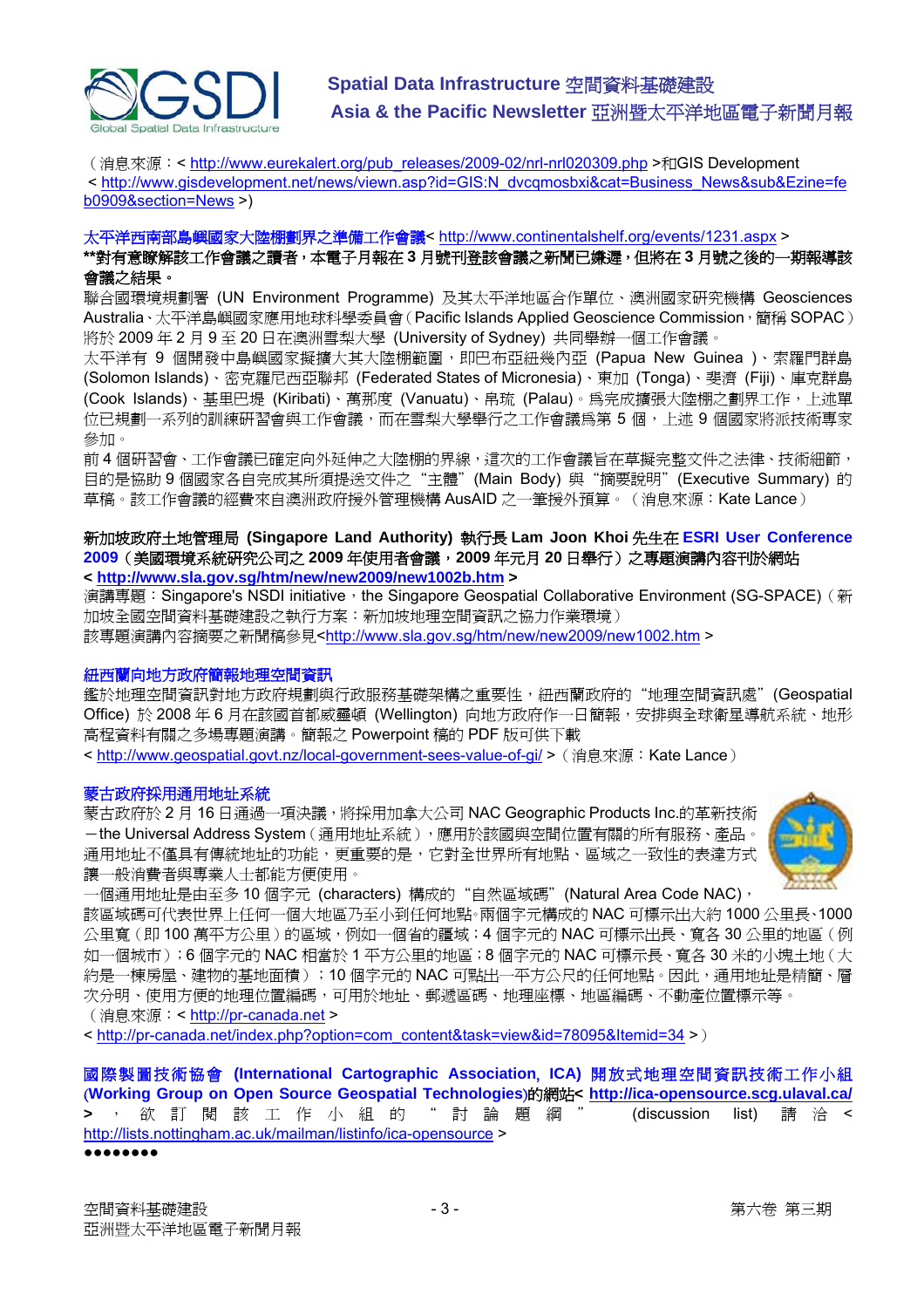

開放式地理空間資訊組織 (Open Geospatial Consortium, OGC) 是第一次"英國開放式**GIS**會議"**(Open Source GIS UK Conference)** 的共同主辦單位,詳情< [http://www.opensourcegis.org.uk](http://www.opensourcegis.org.uk/) > William Cartwright 教授(ICA 理事長)將代表 ICA 在該會議致閉幕詞。

該會議提送論文、文章摘要的截止日期為 2009 年 3 月 15 日,有意者請儘早提交。

Suchith Anand博士< <mailto:Suchith.Anand@nottingham.ac.uk> >

URL: < [http://www.nottingham.ac.uk/cgs/cgs\\_suchith\\_anand.html](http://www.nottingham.ac.uk/cgs/cgs_suchith_anand.html) >

Centre for Geospatial Science (地理空間資訊科學中心), Sir Clive Granger Building, University of Nottingham, Tel: (0)115 846 8408

下列為 **2** 月 **10** 至 **13** 日在 **Hyderabad**(印度中部之大城市)舉行之**"2009** 年地圖世界論壇**"**(**2009 Map World Forum**)的議題、新聞:

#### 關鍵在於導引機器 **(Machine Guidance is the Key)**

多位專題演講者指出,地理資訊技術對全世界營建業、採礦業、農業而言,扮演提高效率與降低成本的關鍵角色。 (消息來源: Asian Surveving & Mapping < <http://www.asmmag.com/news/machine-guidance-is-the-key> >)

#### 讓使用者自己做 **(Using the users themselves)**

針對使用者資料流通性與準確性的需求,唯一能解決的方法就是讓使用者能夠自行更新他們的地圖。 (消息來源: Asian Surveying & Mapping < <http://www.asmmag.com/news/using-users> >)

#### 印度地圖政策正在改變 **(India's Changing Map Policy)**

印度科學與技術部長指出,全球全融海嘯重擊印度的經濟,卻對空間資訊技術產業沒有顯著的影響,乃因該產業 對印度的基礎設施、國家安全、災害援救管理太重要了。

(消息來源:Asian Surveying & Mapping < <http://www.asmmag.com/news/India-s-Changing-Map-Policy> >)

#### 紐西蘭新土地資料庫 **(New Zealand Land Database)**

紐西蘭土地資訊局 (Land Information New Zealand) 顧客服務總經理 Sharon Cottrell 證實, 一個新的紐西蘭地 形資料庫將開放供外界使用,僅收取資料傳輸費,亦即資料之使用是免費的。 (消息來源:Asian Surveying & Mapping < <http://www.asmmag.com/news/new-NZ-land-database> >)

#### 在地觀察-印度及其 **NSDI (A View from Over There - India and NSDI)**

此為 Directions Magazine 雜誌總編輯暨副發行人對地圖世界論壇之評論 < [http://www.directionsmag.com/article.php?article\\_id=3042](http://www.directionsmag.com/article.php?article_id=3042) >

印度"科學、技術、地球科學部"榮譽部長 Shri Kapil Sibal 在地圖世界論壇 2 月 10 日之演講的重點 < [http://mapworldforum.org/2009/kapilsibal\\_speech.htm](http://mapworldforum.org/2009/kapilsibal_speech.htm) >

#### 新加坡提供東南亞地球觀測資料

新加坡地球觀測所 (Earth Observatory of Singapore) 有意在研究、處理人類文明的重大環境威脅-包括地震、海 嘯、火山爆發、氣候變化-方面成為國際級的機構,因而提供東南亞地區的研究結果與數據,希望能藉此降低可能 的人命損失。(消息來源:V1 Media Magazine

< <http://www.vector1media.com/top-stories/corporate-news/singapore-opens-earth-observatory/> >)

#### 中國首次製作濕地地圖

中國科學院的科學家指出,為改善濕地地區的監測與管理,他們已完成中國第一次的濕地製圖計畫。據該計畫主持 人同時也是中國科學院遙感應用研究所研究員宮鵬,製圖費時兩年,共有 600 幅衛星影像,每幅涵蓋的土地面積 達 34,225 平方公里。

據遙感應用研究所,2000 年時中國的天然濕地總面積有 30.8 萬平方公里,包括天然湖泊、沼澤、海岸淺水地區、 潮汐間之沙洲。(消息來源:人民網英文版<http://english.people.com.cn>與GIS News < [http://www.gisdevelopment.net/news/viewn.asp?id=GIS:N\\_utmdgljxfq&Ezine=feb2309&section=News](http://www.gisdevelopment.net/news/viewn.asp?id=GIS:N_utmdgljxfq&Ezine=feb2309§ion=News) >)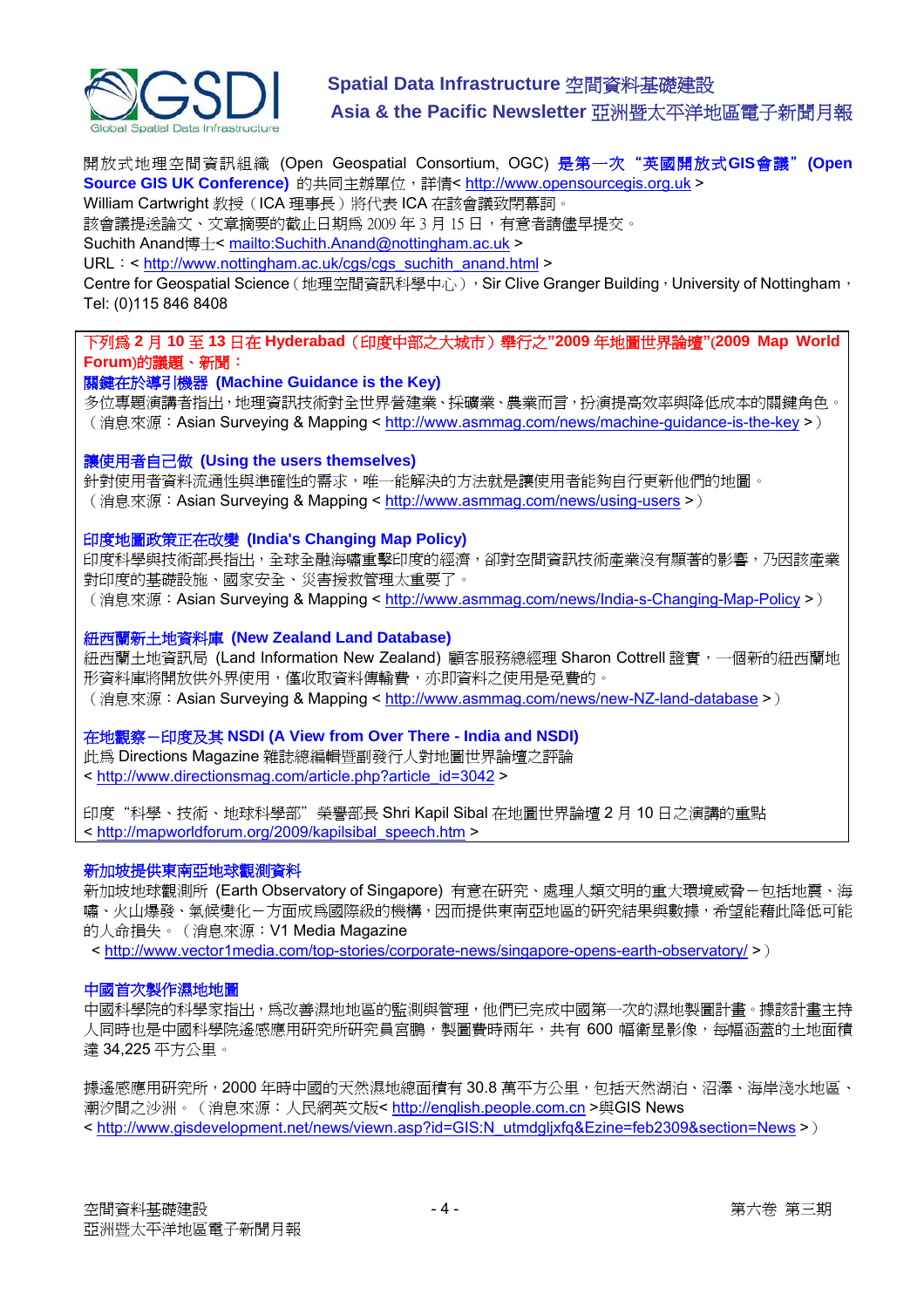<span id="page-4-0"></span>

[回到目錄](#page-0-0)

### **SDI** 焦點

#### 本電子新聞月報編輯部竭誠邀請投稿,供未來各期的 SDI 焦點報導。

本月份 SDI 焦點報導從缺!編輯部很遺憾地告知讀者,本期未能邀到 SDI 焦點之投稿。編輯部希望其邀請投稿的 誠意能在下期見到成果,希望有意在 SDI 焦點專欄發表文章者儘早投稿到編輯部,俾盡快刊登。

#### [回到目錄](#page-0-0)

### 地理資訊系統工具、軟體及資料

#### 印度運用 **GIS** 偵測供電故障

印度東南部Tamil Nadu的電力管理局 (Tamil Nadu Electricity Board TNEB) 正建立一個能迅速偵測電力系統供應 故障的 GIS,為 Tamil Nadu 州政府規劃委員會 (planning commission) 執行之公用設施 (水、電、瓦斯等) 電腦 製圖計畫的一部分。在該州首府 Chennai (印度東南岸之港口城市), 該 GIS 偵測網涵蓋超過 100 平方公里的供 電地區,預計兩年內完成。偵測網完成後,TNEB 人員不僅能向用戶說明停電的原因,而且能指出發生故障的配電 箱之地點。同時,前述製圖計畫之 Chennai 的公用設施圖比例尺為 1:1000,清楚標示公用設施系統之管線、建物、 設備位置。(消息來源:

< [http://timesofindia.indiatimes.com/Chennai/TNEB\\_to\\_pinpoint\\_power\\_failures\\_with\\_GIS/articleshow/4083868.](http://timesofindia.indiatimes.com/Chennai/TNEB_to_pinpoint_power_failures_with_GIS/articleshow/4083868.cms) [cms](http://timesofindia.indiatimes.com/Chennai/TNEB_to_pinpoint_power_failures_with_GIS/articleshow/4083868.cms) >和GIS Development

< [http://www.gisdevelopment.net/news/viewn.asp?id=GIS:N\\_qafcvglruj&Ezine=feb0909&section=News](http://www.gisdevelopment.net/news/viewn.asp?id=GIS:N_qafcvglruj&Ezine=feb0909§ion=News) >)

#### **Google** 與 **Yahoo** 結合在韓國市場的地圖服務

韓國Google (Google Korea < [www.google.co.kr](http://www.google.co.kr/) >) 與韓國雅虎 (Yahoo! Korea < [www.yahoo.co.kr](http://www.yahoo.co.kr/) >) 宣布合作 計畫,將在各自的數位地圖、地點相關服務之平台上結合對方的互補性網路服務以使服務內容更豐富,俾提高各自 的網站流量。

依據雙方的合作計畫,Google將把YouTube (kr.youtube.com) 的影片剪輯內容連結Yahoo的地圖服務平台 (map.yahoo.co.kr) , Yahoo 則將其搜尋服務 Gugi (kr.gugi.yahoo.com) 連 結 Google 的地圖服務平台 ( [www.maps.google.co.kr](http://www.maps.google.co.kr/) ) 。

雙方的交換連結服務將自 2 月開始, 同時 Yahoo Gugi 與 Google 地圖的連結將擴大到 Gugi 的國際版 (global.gugi.yahoo.co.kr)。

在南韓的網路服務市場,本土業者 Naver 的搜尋服務市場佔有率高達 75%,剩餘的市場也由另一本土業者 Daum 佔據大部分,讓 Google 與 Yahoo 屈居下風。這是全球網路市場很少見的情形,因此 Google 與 Yahoo 強調有必 要在南韓市場創造一個網路服務的"開放環境"(open environment), 其目標顯然是針對 Naver 的大地盤。韓國 Google 董事總經理 Lee Won-jin 指出, Google 與 Yahoo 之合作就是"開放環境"行動的延伸。(消息來源: < [http://www.koreatimes.co.kr/www/news/nation/2009/02/133\\_38906.html](http://www.koreatimes.co.kr/www/news/nation/2009/02/133_38906.html) >)

#### 印度生物多樣性入口網站

印度生物多樣性入口網站 (India Biodiversity Portal) 於 2008 年 12 月 15 日啓用,是以地圖爲基礎之 wiki 方式, 蒐集印度次大陸的生物多樣性資訊,整理、分類後提供使用。(消息來源:Kate Lance)

#### 寮國社會經濟地圖集

寮國人民民主共和國(Lao People's Democratic Republic,賽國的正式國名)社會經濟地圖集 (Socio-economic atlas)之資料係 2005 年該國人口與住宅普查數據之分析結果,內容大綱如下:

- \* 引言、目錄
- \* **Section** A:地理概況
- \* **Section** B:人口特徵概述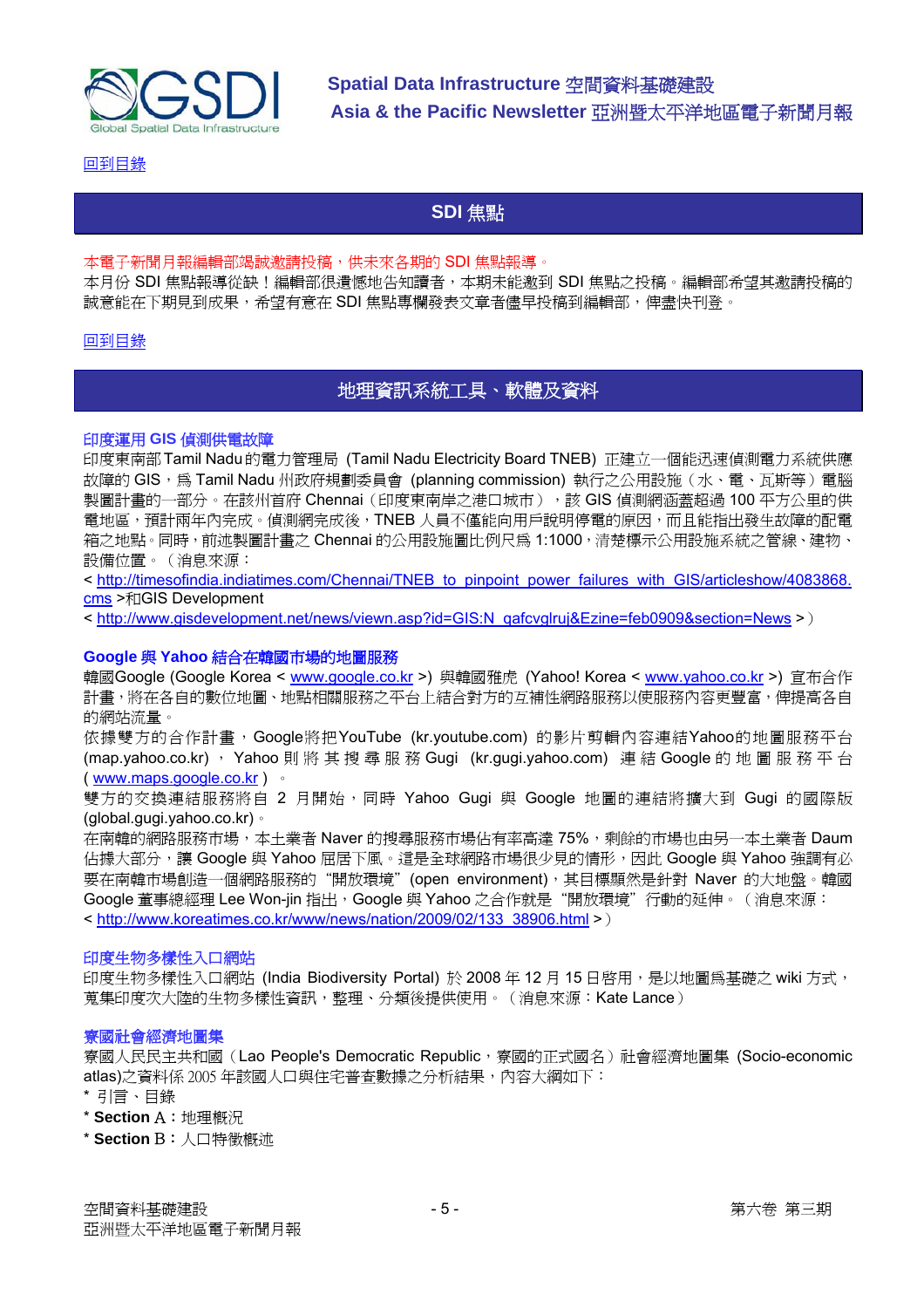<span id="page-5-0"></span>

- \* **Section** C:人口之遷移
- \* **Section** D:識字與教育
- \* **Section** E:健康與殘障
- \* **Section** F:種族與宗教
- \* **Section** G:經濟活動
- \* **Section** H:生活情況
- \* **Section** I:貧窮與不均

該地圖集之連結< <http://www.laoatlas.net/>>也包括"寮國貧窮與不均之地理研究"(Geography of Poverty and Inequality in the Lao PDR)。

#### **PolicyMap** 之網路資料低價供應大學生

總部設在美國費城的基金會The Reinvestment Fund (TRF) 之地圖資料網站PolicyMap.com宣布以折扣價格提供 其線上的市場、人口資料給大學生使用。這些專業等級的資料有些是散布於網路上,有些是大學生無法取得的,資 料使用者為美國各地數千位政策制定者與專業人士。這些資料開放供大學生使用,旨在協助學生做研究與支援學生 的課堂討論。(消息來源:< [http://www.policymap.com](http://www.policymap.com/) >)

#### **ARSights**:強化 **Google Earth** 視覺效果的工具

義大利影像視覺化應用軟體公司Inglobe Technologies的開發中心(Development Lab)推出新的網路工具 ARSight, 能讓使用者利用Augmented Reality (該公司增強實境視覺的研發計畫,簡稱AR)技術呈現Google Earth 3D模型的視覺效果。(消息來源:ARSights新聞稿< [www.arsights.comemployes](http://www.arsights.comemployes/) >)

#### 以 **GIS** 為基礎之數位筆‧紙提升工作效率 **(Digital Pen and Paper Accelerate GIS Projects)**

這是 2 月 16 日出版之 Directions Magazine 的一篇文章, 作者為 Ken Scheider。對工程、營建行業而言, 田野資 料蒐集是計畫定案之前的必要工作,會影響計畫執行的成效。然而,很多目前使用的田野蒐集方法與技術不僅不方 便,而且費時又容易造成錯誤。例如,田野調查人員用紙或地圖記載方式蒐集資料,之後再將資料鍵入儲存設備, 不僅成本高、耗時,而且容易出錯。澳洲營建、工程公司 Thiess 已運用數位筆與紙技術以及 GIS 基礎,提升田野 資料蒐集的工作效率。(消息來源:

Directions Magazine, 2 月 16 日< [http://www.directionsmag.com/article.php?article\\_id=3035&trv=1](http://www.directionsmag.com/article.php?article_id=3035&trv=1) >)

[回到目錄](#page-0-0)

### 亞太區域以外之新聞

本節摘要報導亞太以外區域重要的 SDI 發展。



#### **Google Maps** 增加新服務 **Latitude**

美國: Google Maps增一項新服務"Latitude" (緯度),為自行選擇(opt-in,即使用者選擇 纔會提供)之服務,能讓使用者找出其朋友、家人在地圖上大概位置,條件是對方也必須選用

該項服務。(消息來源:GIS News*<* [http://www.gisdevelopment.net/news/viewn.asp?id=GIS:N\\_zdqmokbaxu](http://www.gisdevelopment.net/news/viewn.asp?id=GIS:N_zdqmokbaxu) > and Search Engine Jnl

< <http://www.searchenginejournal.com/google-maps-now-has-a-location-aware-feature-called-latitude/8434/>>)

### **Google**推出的**Google Ocean**與**[Google Mars 3D](http://www.gisdevelopment.net/news/viewn.asp?id=GIS:N_mbhepaxkdq%26Ezine=feb0909%26section=News)**

Google Ocean(Google海洋)旨在讓每個人都能成為Jacques-Yves Cousteau(法國海洋探險家、科學家)。Google Ocean整合衛星影像、海面下照片與影片、科學數據,讓使用者瀏覽沿著沈船、珊瑚或其它特徵之 3D海底景觀 (Google Ocean為Google Earth 5.0 版的一部分)

[http://www.gisdevelopment.net/news/viewn.asp?id=GIS:N\\_gwubszktpo%26Ezine=feb0909%26section=News](http://www.gisdevelopment.net/news/viewn.asp?id=GIS:N_gwubszktpo%26Ezine=feb0909%26section=News)與 <http://maps.google.co.uk/?ie=UTF8&ll=51.890054,-26.542969&spn=35.807862,79.101563&t=h&z=4>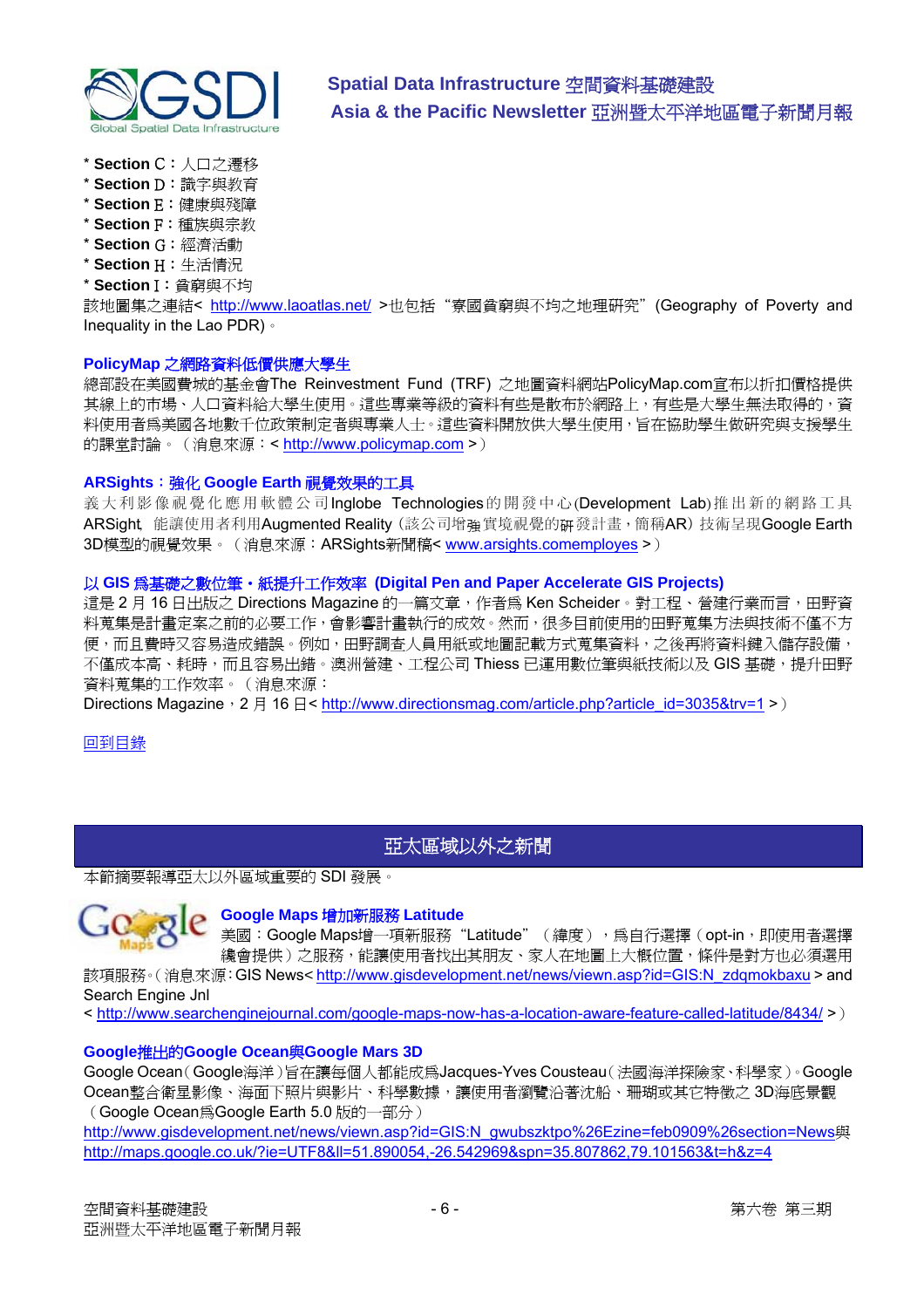

Google Earth的Mars 3D (火星 3D)讓使用者用桌上型電腦觀看火星(紅色行星, Red Planet)高解析度、3D的 影像,而且以虛擬方式,讓使用者飛越火星上的大峽谷與攀登大山,其影像比Google Earth之任何影像大很多 [http://www.gisdevelopment.net/news/viewn.asp?id=GIS:N\\_mbhepaxkdq%26Ezine=feb0909%26section=News](http://www.gisdevelopment.net/news/viewn.asp?id=GIS:N_mbhepaxkdq%26Ezine=feb0909%26section=News)

#### 肯亞 **Green Belt Movement** 在 **Map World Forum** 獲頒地理空間資訊獎

肯亞的民間草根組織 Green Belt Movement(綠帶運動)在 2009 年的"地圖世界論壇"(Map World Forum) 會議 (2 月 10-13 日在印度 Hyderabad 舉行)上獲頒"地理空間資訊傑出獎"(Geospatial Excellence Award)。該獎的 頒發對象是表現傑出的研究或執行計畫,這些計畫在開發地理空間資訊之新應用或者以創意改良現有地理空間資訊 技術以降低技術應用成本方面有顯著的貢獻。該獎的類別中有一類是針對"運用地理空間技術於環境管理", Green Belt Movement 的獲之獎即屬於此一類,該組織運用地理空間技術偵測環境現象的變化以瞭解肯亞以及非洲 全境的森林所發生之情況。此即,Green Belt Movement 運用地理空間技術監測造林以後樹的成長與森林覆蓋之變 化,而在造林期間也用 GPS(全球衛星定位系統)尋找植樹的地點。

< <http://www.mapworldforum.org/2009/conference/award.htm>>(消息來源:Kate Lance)

### **GIS Development**"**image of the week**"(本週主題影像)

< <http://gisdevelopment.net/ezine/weekly/imgoftheweekfeb0909.htm>>

文章"**GIS train has left geography station"**(**GIS**列車已駛離傳統的地理車站)作者為Arup Dasgupta教授, < <http://gisdevelopment.net/magazine/global/2009/january/18.htm>>

文章 "Integrating the Kingdom of Saudi Arabia with latest tech" (以最新技術整合沙島地阿拉伯王國)作者 **爲Muhamad N. Alraihi, <<http://gisdevelopment.net/magazine/global/2009/january/54.htm>>** 

#### **Farallon Geographic** 推出 **MarineMap**

總部設在美國舊金山的公司Farallon Geographic與美國加州大學 (University of California) Santa Barbara分校 "海洋科學研究所"(Marine Science Institute)、美國環境保護組織"自然保育"(The Nature Conservancy)、美 國保育組織Ecotrust合作開發MarineMap,為Web 2.0 模式、針對海洋保護地區之製圖與支援決策的工具系統。(消 息來源:GIS Development< [http://www.gisdevelopment.net/news/viewn.asp?id=GIS:N\\_udikzntqjh](http://www.gisdevelopment.net/news/viewn.asp?id=GIS:N_udikzntqjh) >和 < <http://www.fargeo.com/press/releases/gis-based-web-mapping-to-identify-marine-protected-areas/>>)

#### 加拿大農民接受精準農業教育訓練

加拿大 Manitoba 省農業廳已爭取到聯邦政府與省政府的經費贊助以主辦精準農業 (precision agriculture) 系列研 習會,讓該省農民接受教育訓練。該省農業廳長 Rosann Wowchuk 指出,研習會安排與"基石農業生者"(Keystone Agricultural Producers, 該省全境農民代表的組織)年度會議在 Winnipeg (該省省政府所在城市)同時舉行,精 準農業的教育訓練預期會在未來農民的農耕決策上產生教育、經濟效益。該省農業廳是在 2008 年 6 月與該省農業 研究機構 The Manitoba Zero Tillage Research Association、社區學院 Assiniboine Community College 共同向聯 邦與該省共同執行的"農糧研究發展計畫"(Agri-Food Research and Development Initiative) 爭取到籌辦該系列 研習會的預算。該系列研習會於 2009 年 2 月 3 日在 4 個地點舉行,訓練農民運用 GPS (全球衛星定位系統)與 GIS 技術"蒐集、處理、應用精準農業作業軟、硬體設施所提供之資訊"。(消息來源:

< <http://www.manitobacooperator.ca/issues/ISArticle.asp?id=95337&PC=FBC&issue=01292009>> 和 GIS Development

< [http://www.gisdevelopment.net/news/viewn.asp?id=GIS:N\\_kajydwbsui&Ezine=feb0909&section=News](http://www.gisdevelopment.net/news/viewn.asp?id=GIS:N_kajydwbsui&Ezine=feb0909§ion=News) >)

#### 蘇格蘭製作風力、潮汐發電潛力圖

英國的蘇格蘭 (Scotland) 政府計畫製作蘇格蘭北端的Pentland Firth島與Orkney海峽水域之風力與潮汐發電潛力 地圖。該製圖計畫稱為"海洋空間計畫"(Marine Spatial Plan),不僅測量漲、落潮與海浪,而且將分析每一個地 區的海床、海水深度、離岸距離。蘇格蘭政府預計在一年內產出初步之地圖。再生能源製圖已成為推動綠(環保) 科技之重要工作。一個地區的再生能源地圖顯示風力、地熱發電之潛力,供能源開發公司用以規劃能源開發計畫。 因此,製圖是瞭解何處有再生能源,如何開發這些再生能源的必要工作,但迄今尚未有風力與潮汐再生能源的製圖。 (消息來源: < <http://www.ecogeek.org/content/view/2529/84/> >和GIS Development

< [http://www.gisdevelopment.net/news/viewn.asp?id=GIS:N\\_ioxbuyqjpt&Ezine=feb0909&section=News](http://www.gisdevelopment.net/news/viewn.asp?id=GIS:N_ioxbuyqjpt&Ezine=feb0909§ion=News) >)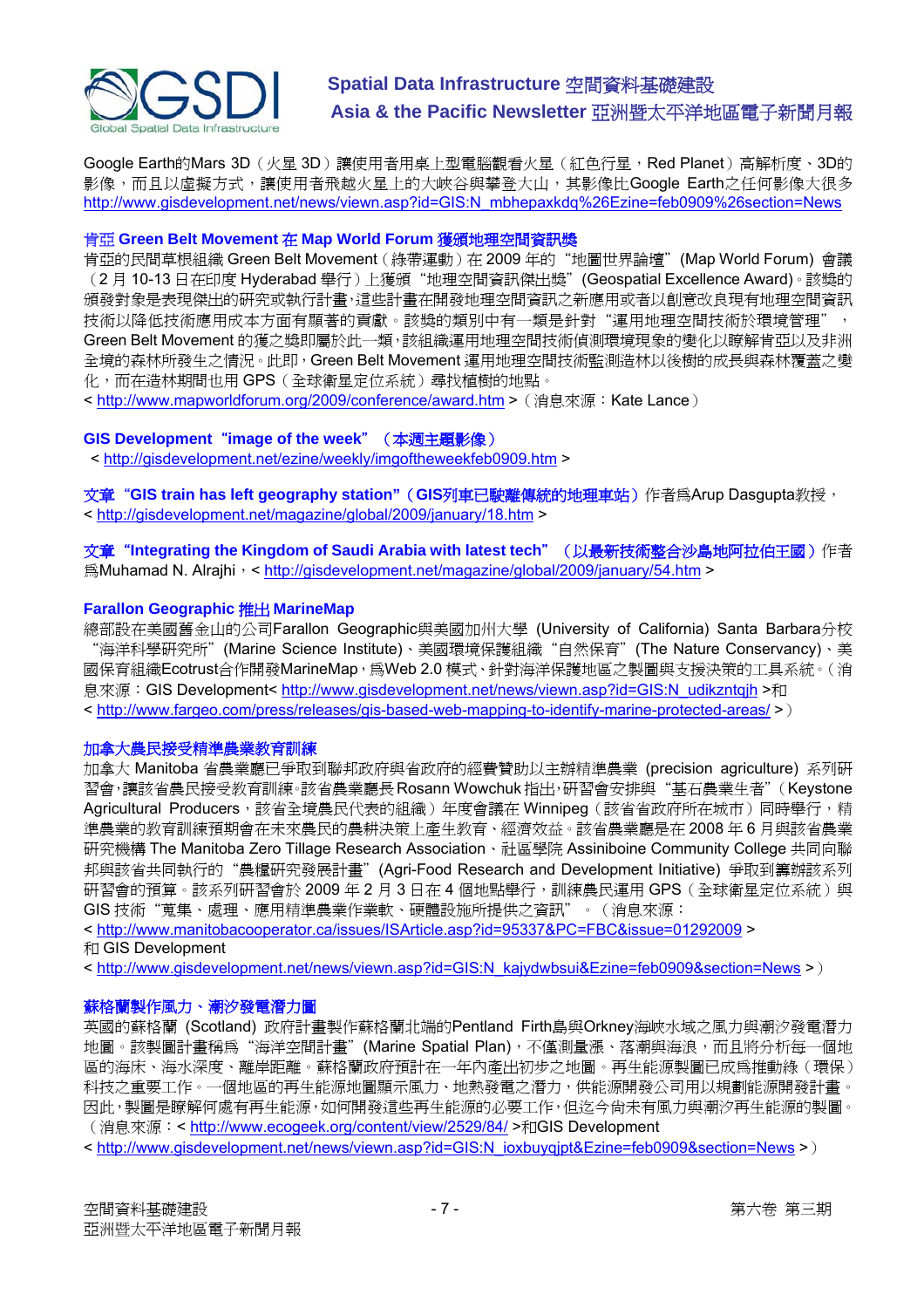

#### **AfricaMap**:非洲地理空間資料網站<<http://cga-3.hmdc.harvard.edu/africamap/>>

AfricaMap由美國哈佛大學"地理分析中心"(Center for Geographic Analysis) 開發,以該校的地理空間資料基礎 架構 (Harvard University Geospatial Infrastructure) 平台為基礎,讓研究人員容易搜尋非洲的地理空間資料。(消 息來源:Kathleen Weessies< [mailto: weessie2@mail.lib.msu.edu](mailto:weessie2@mail.lib.msu.edu) >)

#### 約翰尼基堡與 **AfriGIS** 合作進行地址查核

南非共和國約翰尼斯堡市 (The City of Johannesburg) 已與南非的地點定位服務 (Location-based service) 公司 AfriGIS合作進行街道地址杳核、確認(該市政府不同的單位使用不同的地址系統),目的是建立一個單一的地址 系統以連結不動產資料以及提供市政服務。(消息來源:<<http://mybroadband.co.za/news/Telecoms/6832.html>> and GIS Development

< [http://www.gisdevelopment.net/news/viewn.asp?id=GIS:N\\_ycixadlnof&Ezine=feb0909&section=News](http://www.gisdevelopment.net/news/viewn.asp?id=GIS:N_ycixadlnof&Ezine=feb0909§ion=News) >)

#### 製作心緒圖 **(Mood Mapping)**?信用緊縮影響與保住工作信心之製圖

< <http://digitalurban.blogspot.com/2009/01/mapping-credit-crunch-maptube-on-bbc.html>>

< [http://www.bbc.co.uk/blogs/ipm/2009/01/credit\\_crunch\\_the\\_return\\_of\\_th.shtml](http://www.bbc.co.uk/blogs/ipm/2009/01/credit_crunch_the_return_of_th.shtml) >

< [http://www.bbc.co.uk/lookeast/content/articles/2009/01/06/job\\_confidence\\_map\\_feature.shtml](http://www.bbc.co.uk/lookeast/content/articles/2009/01/06/job_confidence_map_feature.shtml) >

MapTube(英國的地圖資料分享網站)即將推出一項特色服務,即進行線上意見調查然後製成近乎即時 (real-time) 的調查結果地圖。最近的一項調查是英國廣播公司無線電台 (BBC Radio) 所做的信用緊縮 (Credit Crunch) 線上 調查,回答者評估信用緊縮對他們的影響以及他們對保住工作的自信程度,並提供郵遞區碼,以供製圖。(消息來 源: GIS Development, 2009 年 2 月 2 日, <<http://www.gisdevelopment.net/ezine/weekly/feb0209.htm>>)

#### 大眾製作供大眾使用之地圖

英國英格蘭中部伯明罕 (Birmingham) 市及都會區的居民在 2008 年聖誕節前完成該市與都會區 的製圖工作,這是英國 OpenStreetMap 製圖計畫運用"大眾提供資料技術" (crowd sourcing technique)第一個完成的都市地圖,其資料之更新與準確度僅次於 OpenStreet (OS) 之地圖。該 伯明罕地圖的製圖資料的由 100 位義工以各種交通方式用 GPS (全球衛星定位系統)裝置蒐集, 交通方式則包括步行、騎自行車、搭公車與火車,有一名義工甚至搭運河之駁船。這 100 位義工 蒐集伯明罕市與都會區內約 15,000 條住宅區道路、6,000 條步道、9,000 條其它道路的 GPS 資料 (以及 700 多個公車站、300 家 pubs【酒館】、200 個交通號誌燈、300 個郵筒)。(消息來源:



#### Wikipedia and GIS Development

< <http://gisdevelopment.net/ezine/weekly/imgoftheweekfeb1609.htm> >,另參見**Birmingham digital remapping complete**, 消息來源: Heise On-line<<http://tinyurl.com/d4wrv9> >)

#### 大鑽石礦之發現讓波札那 **Jwaneng** 鎮官員頭痛

一個國家的地理空間資料未流通分享而由各政府單位、民間機構各自為政的情形,非洲國家波札那(Botswana, 毗鄰南非共和國北部)的 Jwaneng 鎮(譯者註:全世界數一數二的鑽石礦源地)即為典型的例子。該鎮政府已花 很多錢開發住宅用土地(興建道路、排水系統、水電供應管線),卻在後來知道地下有大鑽石礦。據報紙 Mmegi, 鑽石礦的發現已造成該國主管地方政府、土地與住宅、礦業、能源、水資源部門互相指責對方未事前告知、磋商。 Jwaneng 鎮長 Christopher Ramolemane 說:『我們根本不清楚這件事,而引起的問題牽涉到地方政府、礦業、 土地三個部,也許他們可以說明發生的事。」鎮長在其家中接受媒體訪問,無奈地指出,當其它政府主管部門已將 作住宅開發之土地交給一家公司開採鑽石礦後,他還不知道 Jwaneng 鎮的主管單位如何取得開發該土地的預算。 < <http://www.mmegi.bw/index.php?sid=1&aid=1&dir=2009/February/Monday9>> (消息來源: HOORC blog-感 謝Kate Lance提供此一具有教導性之案例)

#### 地理研究提出恐怖首腦賓拉登的藏身處

美國麻省理工學院 (MIT) 的國際評論期刊 MIT International Review 刊出美國加州大學洛杉磯分校 (University of California Los Angeles) Thomas Gillespie 與 John Agnew 的研究報告。該兩位及其研究小組成員運用包括夜間衛 星影像、用電情況等各種型式之資料以及一些資料剖析技術,提出恐怖分子首腦賓拉登 (Bin Laden) 在 Parachinar 的三個不同的藏身地點。美國德州州立大學 San Marcos 分校 (Texas State University in San Marcos) 著名的地 理資料剖析 (geographic-profiling) 專家 Kim Rossmo 對該研究報告評論如下:該研究已有新發現, 但有點過度自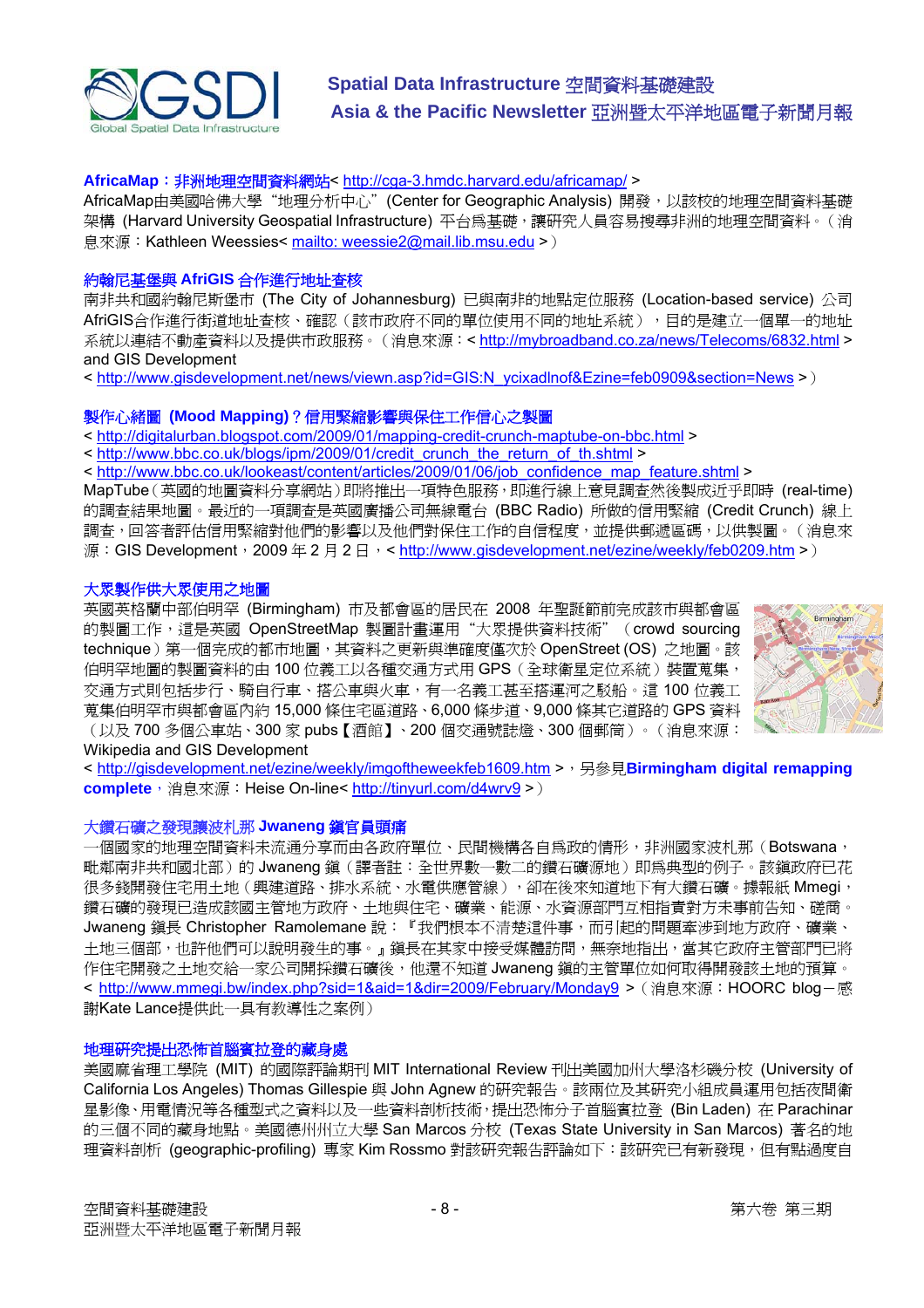<span id="page-8-0"></span>

信。以客觀、局外人之角度思考很重要,是値得提倡的創造性見解。然而,該研究報告之結論太過於確定。(消息 來源:Directions Magazine

< <http://apb.directionsmag.com/archives/5414-Geographers-Suggest-Bin-Ladens-Probable-Location.html>>)

#### 美國堪薩斯 **(Kansas) Topeka** 市運用 **GIS** 查非法之下水道接管

美國堪薩斯州首府Topeka於 2005 年運用一套GIS工具< <http://www.govtech.com/articles/579310>>推導出(未付 費)擅自接上全市污水排放公共設施系統的家戶,值得欲增加收入又不加稅的地方政府效法。(消息來源: Government Technology<<http://www.govtech.com/gt/articles/620167>>)

#### 地點定位科技引起圖書館界注意

美國圖書館協會 (American Libraries Association ALA) 所屬之"圖書館與資訊技術協會"(Library and Information Technology Association, LITA, 為 ALA 之一個部門)的"最大科技趨勢"(Top Tech Trends) 評估 小組在 ALA 2009 年元月 23-28 日於美國科羅拉多州丹佛市 (Denver) 舉行的冬季會議 (Midwinter Meeting) 上, 將地點定位技術 (Location technology) 列入其評估的科技趨勢。(消息來源:Library Journal < [http://www.govtech.com/gt/articles/620167](http://www.libraryjournal.com/article/CA6632352.html) >)

#### **Google Earth** 提供美國的二氧化碳排放地圖

美國化石燃料所排放的二氧化碳之詳細的互動地圖已在 Google Earth 平台上供使用。這些地圖是美國國家航空暨 太空總署 (NASA) 與美國能源部 (Department of Energy) 共同資助之"北美碳計畫" (North American Carbon Program) 製作,能顯示依時間、地理區域、燃料類別之化石燃料的二氧化碳排放情形。(消息來源:V1 Media Magazine

<[http://www.vector1media.com/top-stories/environment/nasa%11funded-carbon-dioxide-map-of-us-released-on](http://www.vector1media.com/top-stories/environment/nasa%11funded-carbon-dioxide-map-of-us-released-on-google-earth/) [-google-earth/](http://www.vector1media.com/top-stories/environment/nasa%11funded-carbon-dioxide-map-of-us-released-on-google-earth/) >和GIS NEWS< [http://www.gisdevelopment.net/news/viewn.asp?id=GIS:N\\_eiratlonjc](http://www.gisdevelopment.net/news/viewn.asp?id=GIS:N_eiratlonjc) >, 並參照 **NASA Satellite to track CO<sub>2</sub> emissions Fails to Reach Orbit** (消息來源: NY Times)

< [http://www.nytimes.com/2009/02/25/science/space/25satellite.html?\\_r=1](http://www.nytimes.com/2009/02/25/science/space/25satellite.html?_r=1) >)

#### [回到目錄](#page-0-0)

### 新書、期刊出版

#### **Open Geospatial Consortium News**(開放式地理空間資訊組織新聞)

訂閱請e-mail<<mailto:newsletter-request@lists.opengeospatial.org> >,在主旨欄註記subscribe即可。

#### **GIS is a Green technology**

此為電子書,內容為針對今日共通的環境問題,運用 GIS 提出創新性、永續性的解決方案之實例,例如 Addressing Ambient Air Pollution in Jakarta, Indonesia (處理印尼雅加達周遭之空氣污染); Carbon dioxide Sequestration Communications Supported by GIS (運用 GIS 輔助二氧化碳封存之通訊、協調); GIS for the Sustainable Management of Fish Stock (運用 GIS 於魚類資源之永續經營管理) 該電子書為免費下載< <http://www.esri.com/library/bestpractices/gis-is-green.pdf> >

#### **Map Use: Reading and Analysis, Sixth Edition**(第 **6** 版)

地圖的使用者必須知道如何讀地圖才能從地圖擷取豐富的資訊,這是該書成為一本很有價值之工具書的原因。該書 指導使用地圖工作、做研究者如何讀、分析地圖所含之資訊。

該書由美國環境系統研究公司 (ESRI) 出版,書中插入近 500 個地圖、照片、表格、圖以輔助說明地理學的基本 概念以及閱讀、分析地圖的技巧。此外,該書並介紹各類型的地圖、地圖的比例尺與投影方法、網路座標系統、地 形描述、定性與定量的主題地圖、面積與數量之量度、GPS(全球衛星定位系統)與地圖、空間分布型分析。

ESRI 出版單位 (ESRI Press) 獲得長期出版 Map Use 之 JP Publications 的授權而出版該書。出版商 JP Publications 由美國威斯康辛大學 (University of Wisconsin) 退休的地理學教授 Phillip C. Muehrcke 與 Nonprofit World 雙月刊之創設者及編輯 Juliana O. Muehrcke 共同擁有, 他們兩人於 1978 年撰寫該書之第一版"Map Use,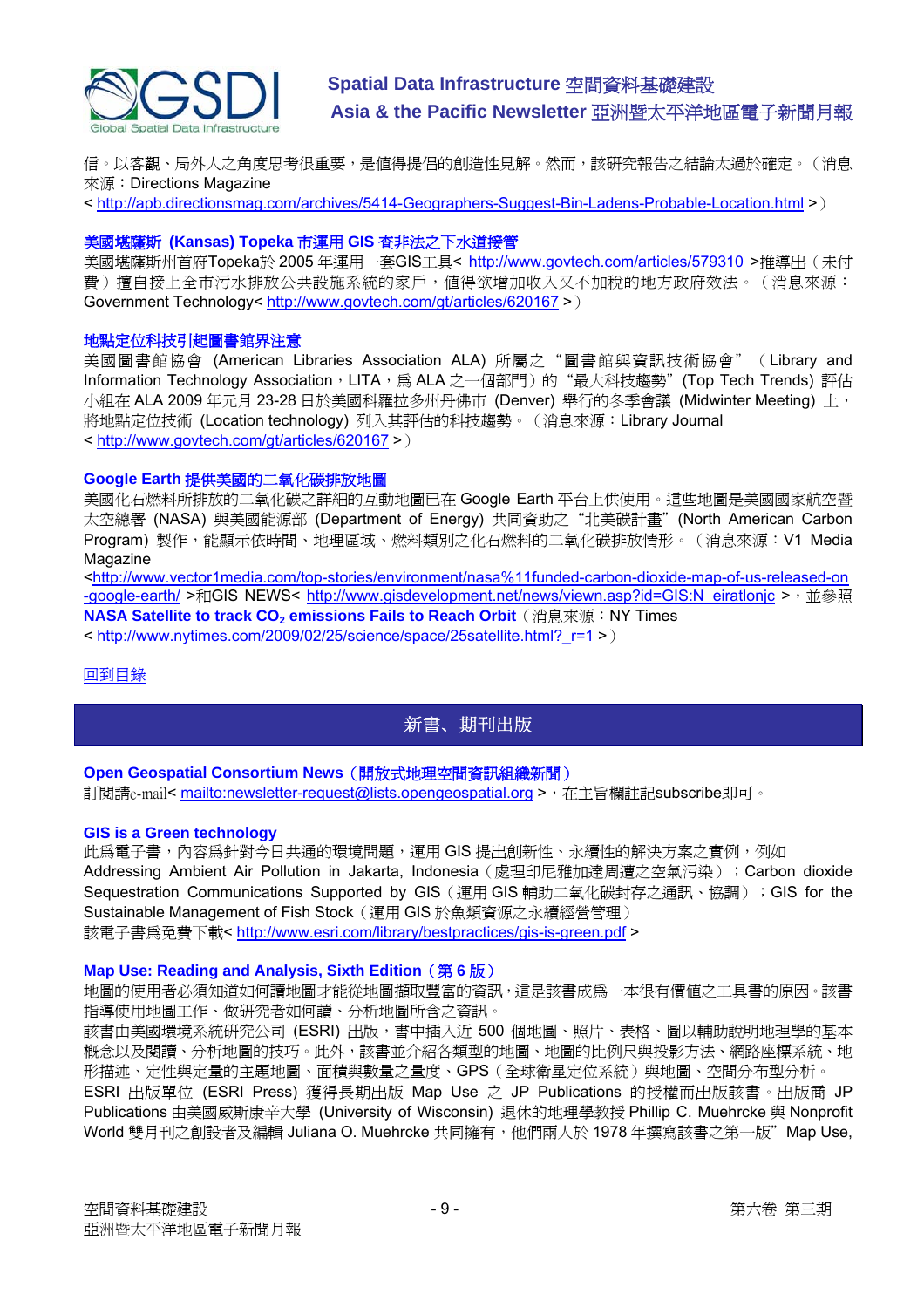<span id="page-9-0"></span>

Reading, Analysis, and Interpretation"。之後,該書陸續出版第二、第三、第四、第五版。第四、第五版之作者 增加一位,即 Kimerling,而第六版除了這三位作者外,又增加一位 ESRI 的製圖研究人員 Aileen R. Buckley。 Map Use: Reading and Analysis, Sixth Edition (國際書碼ISBN: 9781589481909,共 528 頁,售價 99.95 美 元), 意者洽< <http://www.esri.com/library/esripress/orderoptions.html> >



#### **Designing Geodatabases for Transportation**

交通網路具有高度空間特性的本質,其設計、營運、維護須經詳細的規劃,因此適合運用 GIS 工具。 交通網路常被想成是某一個點到另一個點的連續性運輸過程,但實際卻包含幾個部分(segments), 這些部分有些是獨立運作,另有些則是彼此整合。該書作者 J. Allison Butler 深度說明交通網路以及 如何運用 GIS 工具設計、規劃、經營交通網路。

[<http://www.vector1media.com/article/review/book-review%3a-designing-geodatabases-for-trans](http://www.vector1media.com/article/review/book-review%3a-designing-geodatabases-for-transportation/) [portation/](http://www.vector1media.com/article/review/book-review%3a-designing-geodatabases-for-transportation/) >

#### **Book Review: GIS for A-level Geography**

學生、教師總是想尋找新的、有用的 GIS 教材。雖然許多 GIS 的概念與應用是全世界共通的, 但具 有地方內容的 GIS 教材之需求更大-對當地的人而言較容易學習而且對教材有認同感。GIS for A-level Geography 這本書不僅介紹 GIS 的基本概念,而且說明 GIS 在英國各地的一系列應用個案。 < <http://www.vector1media.com/article/review/book-review%3a-gis-for-a%11level-geography/> >





#### **Where Things Are, From Near To Far**

這是一本兒童書籍!名叫 Hugo 的男孩在都市公園遊玩時,心中很想知道是誰把建築物放在這裏? 於是,Hugo 的母親帶著他到處看看,走遍都市與郊外的鄉野,邊看邊解說。該書以吸引人的方式 簡單介紹都市規劃,並以實例說明每一棟建築物均有其立足之處。該書的介紹是以貫穿都市的方式 進行,將都市劃分為6個區,從建物最稀的鄉野到高樓密集的中心區。這種依密度循序貫穿是觀察 都市建築物群落的好方法,能啟發觀察者思考都市的所有組成分子在空間上是如何規劃的。出版者: Planetizen Press, 2009 年。

#### **The Natures of Maps: Cartographic Constructions of the Natural World**

製圖學家一直都瞭解地圖並非現實世界的客觀呈現,而是反映製圖者之製圖目的與設計的地圖使用功能。然而,此 一專業的瞭解幾乎沒有影響一般人看待與使用地圖的方式。該書作者 Denis Wood 與 John Fels 均為製圖學家,在 書中以追根究低的方式探討各式各樣的地圖,以尋求他們所提出的問題——地圖爲何與自然世界差那麼多——之解 答。出版者: University Of Chicago Press(美國芝加哥大學出版單位), 2009年。 < <http://newsletter.directionsmag.com/link.php?M=145624&N=1279&L=23823> >

#### [回到目錄](#page-0-0)

### 趣聞 **(Just for Fun) !**

#### 心形島 **[\(Heart Shaped Island](http://www.telegraph.co.uk/news/newstopics/howaboutthat/4588838/Heart-shaped-island-highlighted-by-Google-Earth-becomes-hit-with-lovers.html))**

京羅埃西亞(Croatian,前南斯拉夫聯邦之一個共和國)海岸外的 Galesnjak 島之 輪廓像一顆心,是 Google Earth 使用者發現的,時機恰逢 2月14日的 Valentine 節(俗稱西洋情人節),自此以後該島聲名大噪。據英國報紙 Telegraph 報導,已 有很多情侶排隊要到無人居住的該島。(消息來源:Directions Magazine 和 [http://www.telegraph.co.uk/news/newstopics/howaboutthat/4588838/Heart](http://www.telegraph.co.uk/news/newstopics/howaboutthat/4588838/Heart-shaped-island-highlighted-by-Google-Earth-becomes-hit-with-lovers.html)shaped-island-highlighted-by-Google-Earth-becomes-hit-with-lovers.html



#### 法院駁回美國匹茲堡一對夫婦控告 **StreetView**

美國匹茲堡市 (Pittsburgh) 一對夫妻控告 Google StreetView 之拍攝他們的住宅已構成侵犯他們的隱私。美國賓州 (Pennsylvania) 西區法院 (Western District Court) 法官 Amy Reynolds Hay 從 2008 年 4 月開始審理此案,最新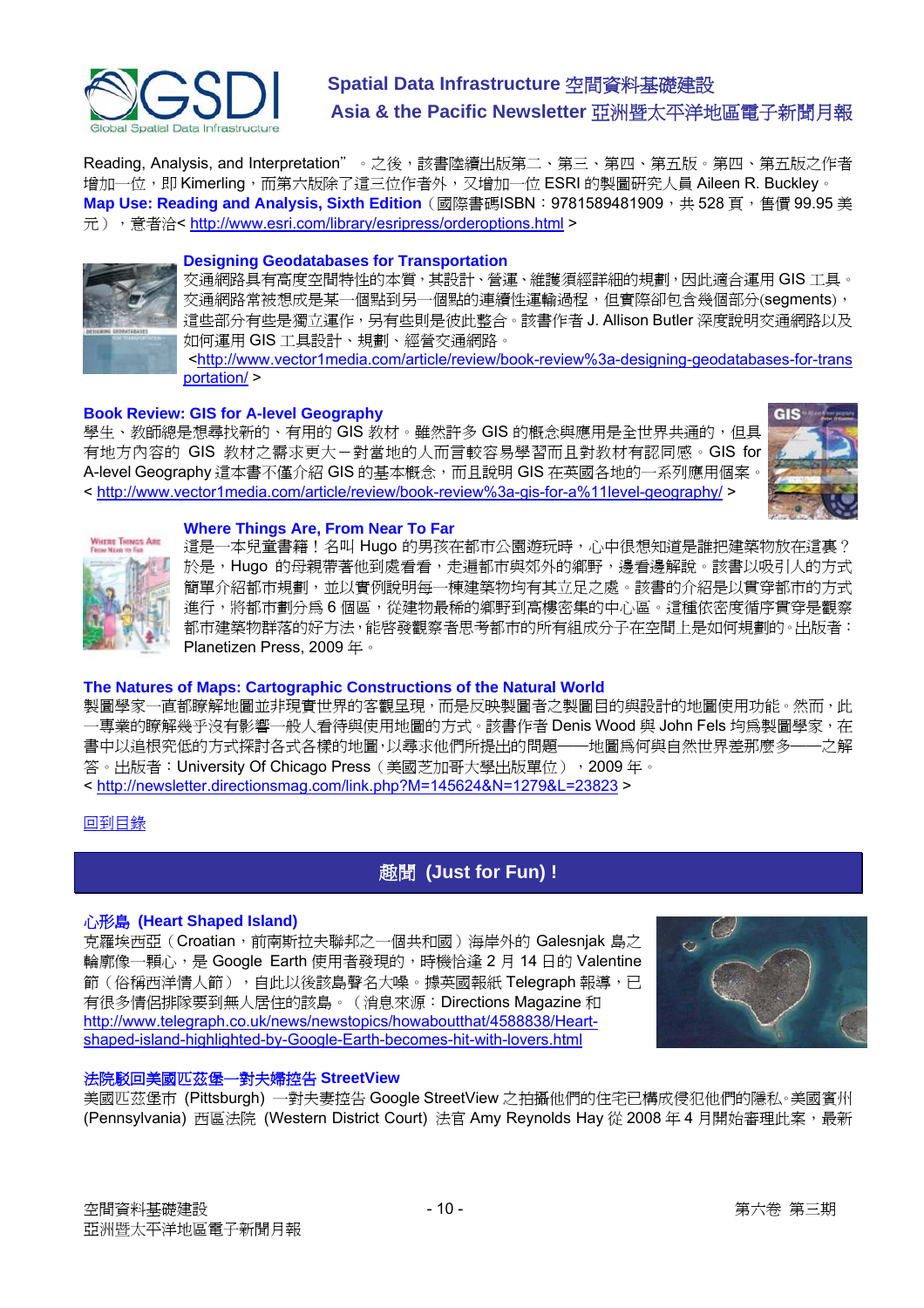<span id="page-10-0"></span>

裁定控告不成立,理由是無法證明照片冒犯或傷害該對夫婦。而且,該對夫婦當時並未訴諸既有的管道要求撤除照 片,這無法支持照片引起他們苦惱的說詞。(消息來源:Directions Magazine

< <http://apb.directionsmag.com/archives/5429-Court-Throws-out-Pittsburgh-Couples-StreetView-Lawsuit.html>>)



這是 **Atlantis**?(譯者註:**Atlantis** 是寓言傳說中的島嶼,位於非洲西北方 的大西洋,後來沈入海底)

就是這幅影像顯示沈於海底的 Atlantis,長方形的區域面積與英國威爾斯 (Wales)相當,距海平面的深度的 3.5 哩 (5.6 公里),長方形範圍內的十字 交叉線網看似一個大都會的地圖。(消息來源:THE SUN

<<http://www.thesun.co.uk/sol/homepage/news/article2255989.ece> >

<<http://www.vector1media.com/headlines/headlines/is-this-atlantis?/>>

但是,倫敦時報:看似海底城市是光學的幻覺 (London Times: **OPTICAL ILLUSIONS Why the subsea "city" is not what it seemed**) Atlantis已被發現的希望卻被Google澆了一盆冷水。Google解釋,影像中的形狀是資料蒐集 過程所造成.....從船上用聲納儀器 (sonar) 測量海底,影像中的線正是船蒐集資料的路徑。因此,該影像是幻 象,與火星上的"人面"類似。美國國家航空暨太空總署 1976 年發表"維京 1 號"火星探測船 (Viking 1 space probe) 所拍攝的火星照片,顯示有一個巨大的人頭遺留在火星表面。該"火星上的人面"頓時成為一個文化的象 徵,引起很多火星有生命存在的學理推測。然而,後來的火星探測所拍攝的影像讓人相信該"人面"事實上只是一 塊形狀奇特的岩石。< <http://www.timesonline.co.uk/tol/news/uk/science/article5780315.ece>> 同時參照Digital Urban blog< <http://digitalurban.blogspot.com/2009/02/atlantis-found-in-google-earth.html>>

#### **Gmail** 推出 **e-mail** 寄件地點分享計畫

Google的Gmail Labs (譯者註:讓Gmail使用者測試Gmail新的或實驗性的服務項目,以瞭解市場反應)於 2009 年 2 月 10 日在Google Blog公布該計畫

< <http://gmailblog.blogspot.com/2009/02/new-in-labs-add-your-location-to-your.html> >

該計畫之服務如下:如果使用選擇要用地點分享服務,該服務即會將使用者所在之地點資訊附在其寄出之電子郵 件,但因為使用網際網路協定(IP)最後通路 (default),因此地點資訊有時候不準確。Google 的一位工程師建議 安裝、使用 Google 的外掛式瀏覽器 (add-on browser) Gears,其定位工具可達到較高的準確度。Steven Musil(譯 者註:他是 CNET 的晚間新聞編輯,在網路媒體、部落格知名度很高)使用"placedropping"(譯者註:兩人或 多人談話提及其中一人或多人曾去過之地方)形容這些人:希望自己所描述的"很棒的地點"能引起他人共鳴。 < <http://apb.directionsmag.com/archives/5390-Location-Sharing-from-Google-Now-in-GMail.html> >

#### [回到目錄](#page-0-0)

### 教育訓練

#### 印度國家遙測中心提供訓練課程

印度太空部 (Department of Space) 的 "國家遙測中心" (National Remote Sensing Center) 將為多種應用領域的 資料科學家、技術專家提供下列訓練課程:

-- GIS 及其應用之簡介 (4 週, 2009年3月2~27日)

國家遙測中心為 2008 年 9 月 1 日成立之新單位,人員、設備來自太空部的 "國家遙測署" (National Remote Sensing Agency), 成為 "印度太空研究機構"所屬的數個中心之一。詳情請上網: <http://www.nrsa.gov.in/training/trainingnrsa.html>

#### 第二次全球變遷地球觀測國際會議之會前研習會 **(Pre-Conference WORKSHOP at the 2nd International Conference on Earth Observation for Global Changes, EOGC 2009)**

2009 年 5 月 25~29 日於中國成都市<http://www.eogc2009.com.cn/>該會前研習會有 3 個主題:

W1:生質 (biomass) 燃燒之衛星觀測

W2:海岸生態系統之遙測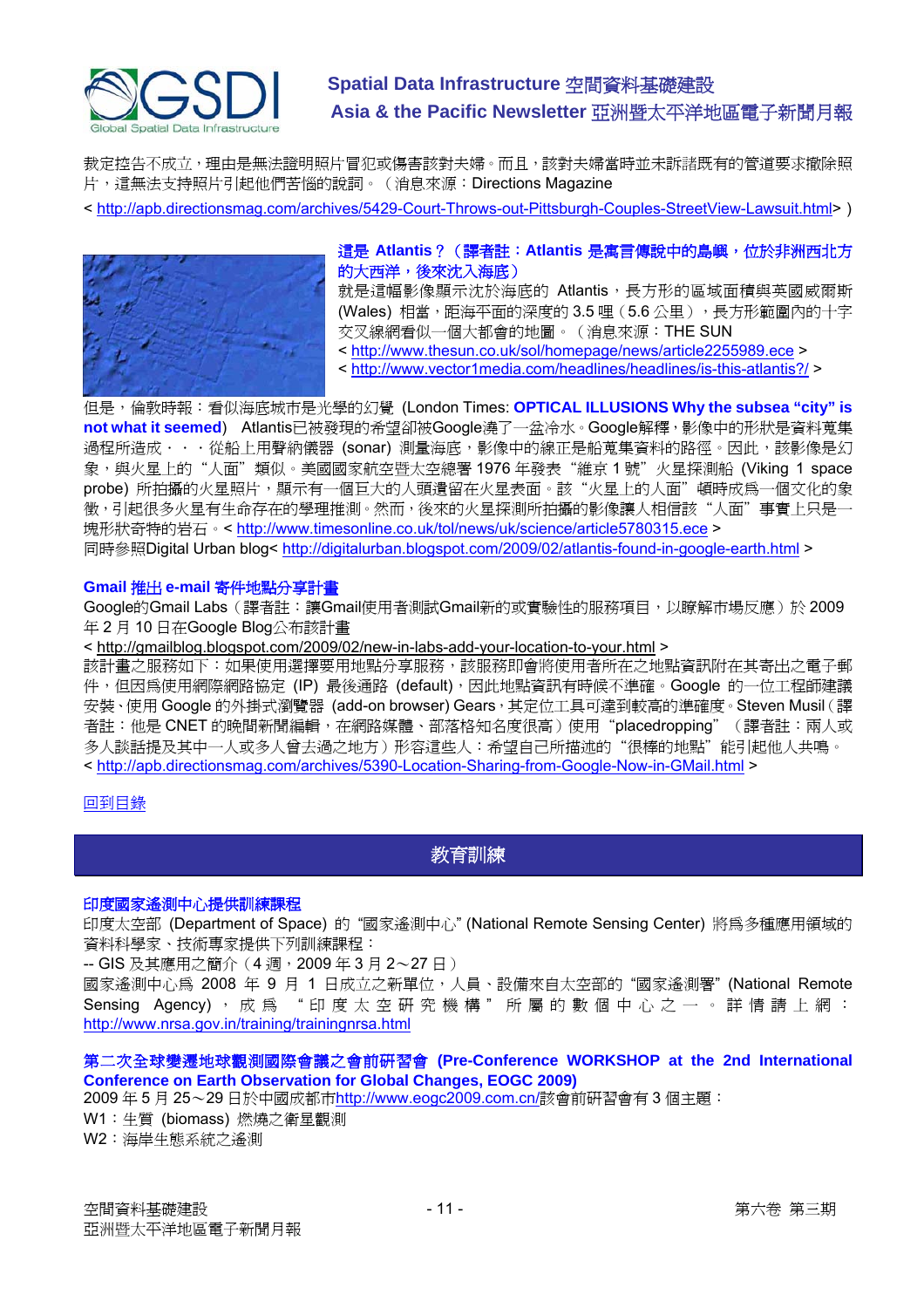<span id="page-11-0"></span>

W3:利用高解析度衛星影像於地表覆蓋之分類

#### 第 **4** 次 **"**地理分析、都市模擬、空間統計**"** 國際研習會 **(Fourth International Workshop on "Geographical Analysis, Urban Modeling, Spatial Statistics" GEOG-AN-MOD 09)**

**<**<http://www.lisut.org/workshop/GEOG-AN-MOD09/>**<**<http://www.lisut.org/workshop/GEOG-AN-MOD09/>**>**與 **2009** 年 **"**計算機科學及其應用**"** 國際會議 **(The 2009 International Conference on Computational Science and its Applications, ICCSA 2009)** 同時同地舉行

日期:2009 年 6 月 29 日至 7 月 2 日 地點:南韓龍仁市(首爾以南約 40 公里)慶熙大學 (Kyung Hee University) 之國際校區 重要事項日期 2009 年 3 月 24 日:報告接受與否之通知 2009 年 4 月 12 日:照像排版報告 (Camera Ready Papers) 收件之截止 2009 年 6 月 29 日至 7 月 2 日:ICCSA 2009 會議 <http://www.iccsa.org/>

#### 美國地理學家協會以優惠年費招亞太區會員

(消息來源:< <http://www.aag.org/developing/index.htm> >)

亞太區域的地理學者以及從事有關空間資料基礎建設、GIS、遙測、地理空間資料之專業人士可以申請加入"美國 地理學家協會"(Association of American Geographers),可享優惠的會員年費率 20 美元,但申請者的國籍必須 是 AAG 指定的亞太國家之一且申請者必須是住在該國、年所得在25,000 美元以下。

AAG指定的亞太國家請參閱< <http://www.aag.org/developing/eligibility.htm> >

這一類的亞太區會員與 AAG 一般會享有同樣的權利,唯一的差別是出版物僅以數位格式供應。

詳細情形請參閱<<http://www.aag.org/developing/index.htm> >

或洽Matthew Hamilton< <mailto:mhamilton@aag.org>. >,有關AAG的資料請到該機構之網站< [www.aag.org](http://www.aag.org/) >

#### 巴基斯坦**ISNET**將舉辦遙測與**GIS**的高階訓練<<http://www.isnet.org.pk/course02-09.htm> >

巴基斯坦的"伊斯蘭太空科學與技術單位組織"(Inter-Islamic Networks on Space Sciences and Technology, 簡稱 ISNET)是跨州的非政治、非營利執行單位,是由"伊斯蘭會議組織"(Organization of Islamic Conference) 的"科學與技術合術常設委員會"(Standing Committee on Scientific and Technological Cooperation) 支持的獨 立、自治機構,編制上屬於"巴基斯坦太空與上大氣層研究委員會"(Pakistan Space and Upper Atmosphere Research Commission,SUPARCO)

訓練執行單位:位於喀拉奇 (Karachi) 的巴基斯坦國家遙測與地理資訊科學中心 (National Center for Remote Sensing and Geo-Informatics)

申請截止日期與申請表格: 2009年6月1日<<http://www.isnet.org.pk/Downloadables/form-courses-08.doc> > 訓練期間:2009 年 7 月 13 日起兩個星期

訓練課程涵蓋最近遙測技術的知識、操作技術、應用以及實務導向的數位影像處理技術、處理影像的演算軟體之開 發。同時,課程也探討各種現成的商用系統之功能並作比較,並以試操作的方式訓練學員處理影像的實務技術。課 程內容涉及太空與地面遙測的最新發展。

ISNET 將依據課程設計委員會的評估,以先到優先的原則資助受訓學員,但通常只有 4 或 5 個名額,金額則視 ISNET 在該課程的預算而定。感謝 Kate Lance 提供上述資訊

#### [回到目錄](#page-0-0)

獎助金、獎勵

**[The 8th Geospatial Solutions Applications Contest](http://www.geospatial-solutions.com/applicationsContest)** (第 **8** 屆**Geospatial Solutions** 應用競賽,註:**Geospatial Solutions** 為**GIS**與地理空間技術的 國際論壇組織)

報名參加該競賽即有機會贏得LizardTech(美國軟體公司)的軟體產品



GeoExpress Tools或DeLorme(美國公司)生產的Bluelogger GPS Receiver 加上XMap 5.2 Professional軟體或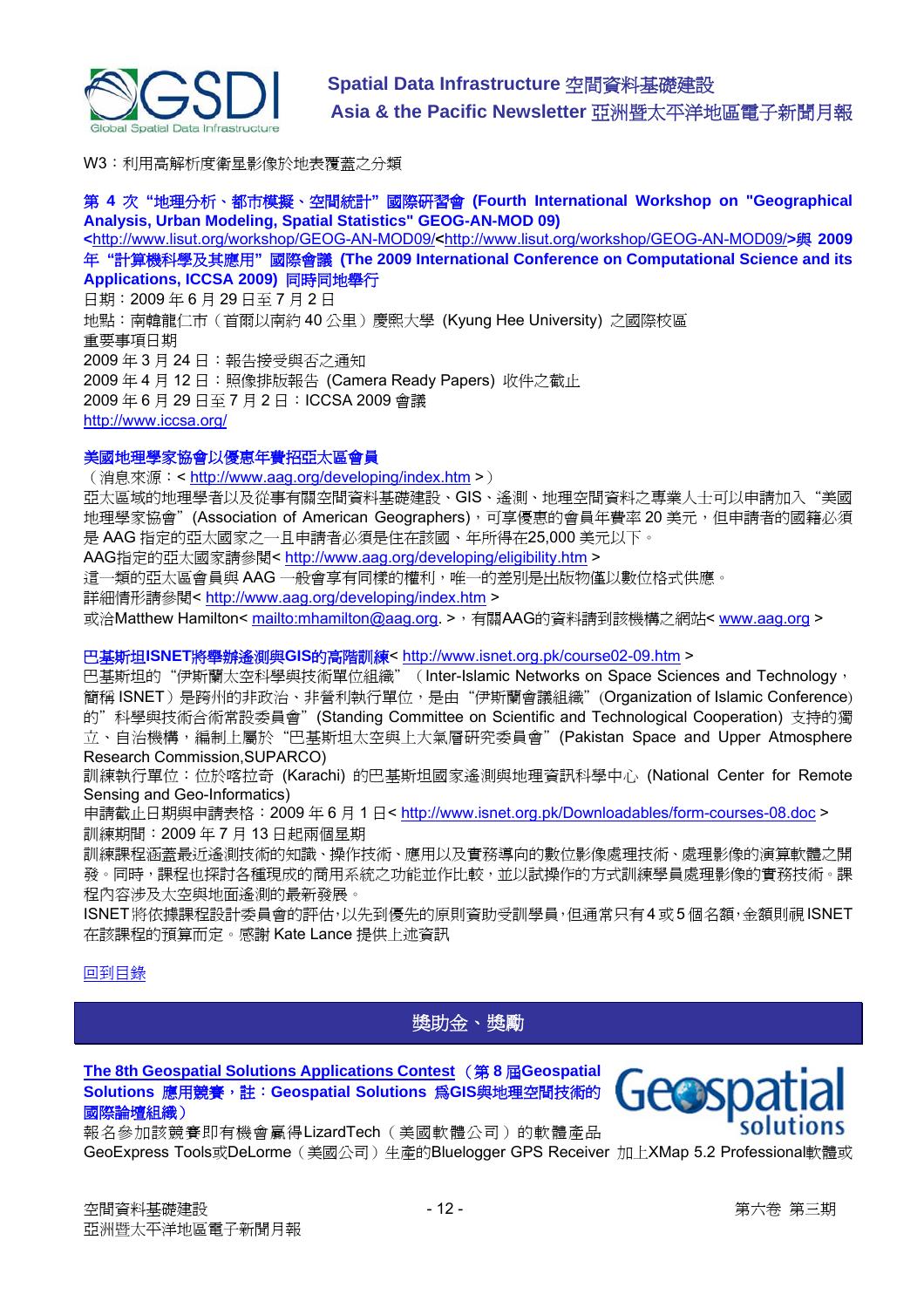

ERDAS (美國公司)的TITAN GeoHub!同時,比賽結果的前幾名將會登於Geospatial Solutions的網站。報名參 加者需提出地理空間技術的創新或具成本效益的應用,以(大約) 500 個字說明。說明的格式在 <http://www.geospatial-solutions.com/applicationsContest>

(消息來源:Geospatial Solutions)

#### 中國政府提供留學澳洲之獎金

中國之 "國家留學基金管理委員會" 將提供中國博士後研究員在澳洲新南威爾斯大學 (University of New South Wales) 進修之獎學金, 名額不詳。該項進修由該大學葛林林 (Linin Ge, 華裔) 指導, 他是"合成孔徑雷達干涉 測量" (interferometric synthetic aperture radar) 應用方面的國際知名專家。(消息來源:*Asia Survey Magazine* [http://www.asmmag.com/news/Professor%20linlin%20Ge%20scholoarship](http://www.asmmag.com/news/Professor%2520linlin%2520Ge%2520scholoarship))

#### **EOGC 2009** 將提供補助金予來自開發中國之與會者

第二次全球變遷地球觀測國際會議 (the 2<sup>nd</sup> International Conference on Earth Observation for Global **Changes, EOGC 2009)** 將提供數個補助金 (enrichment grants)名額, 供來自開發中國家的參加者申請。申請者 請在 2009年 3月 15 日前e-mail到[eogc2009@gmail.com](mailto:eogc2009@gmail.com),簡要說明需要補助的原因(例如預算短絀)且必須符 合下列條件:

—居住在開發中國家 (Official Development Assistance, ODA)之接受國或轉型中的國家(不包括申請者的母國)。

—從其它來源無法獲得財物支援或獲得之金額不足以參加此次會議。

—在此次會議提出報告,而且

—附上會議"科學委員會"(Scientific Committee) 所發之整篇報告可接受的證明。

#### **URISA**舉辦第三次年度學生論文競賽

都市與區域資訊系統協會(Urban and Regional Information Systems Association, URISA, 非營利之地理資訊專 業人員組織,總部設於美國伊利諾州)舉辦其第3次年度學生論文競賽,目的是激勵大學生與研究所畢業的學生展 現資訊系統的開發與運用能力,這些資訊系統包括他們所學的領域以及一般性之應用。該競賽為開放性質,尤其歡 迎對使用GIS、資訊技術、地理空間技術、規劃與社區發展技術之職業工作有興趣的學生參加。論文提交之截止日 期為2009年5月1日。(消息來源: [http://www.urisa.org](http://www.urisa.org/node/1190))

#### **2009**年公益用軟體**Antonio Pizzigati**獎競賽

公益用軟體Antonio Pizzigati獎 (Antonio Pizzigati Prize for Software in the Public Interest) 競賽由 "潮流基金會" (Tides Foundation,為美國舊金山的非營利機構Tides Group的募款部門)主辦,今年是第3屆,獎金1萬美元, 該基金會正接受提名。該獎將頒給一位軟體開發者,條件是其作品供非營利機構使用以及應用於社會改良方面已有 卓越貢獻。潮汐基金會希望的自行申請者或被提名者是已有作品的軟體開發者,而且其作品必須是開放原始碼(依 "開放源碼計畫"組織 (Open Source Initiative) 之定義)、在市場已廣泛流通。同時,該軟體作品必須經實際使 用證明已裨益至少一家非營利機構,而且能對更多家的非營利機構貢獻其應用價值。

申請、提名截止日期:2009年3月2日< <http://www.pizzigatiprize.org/> > 感謝Kate Lance提供上述訊息。

#### **ESRI**舉辦**ArcGIS Server**與**ArcGIS Mobile**原始程式碼競賽

< <http://www.esri.com/events/devsummit/challenges/index.html> >

美國的環境系統研究公司 (ESRI) 邀請軟體開發者提出作品參加其所辦的"ArcGIS網路拼湊製圖伺服器與ArcGIS 行動應用之原始程式碼挑戰賽" (ArcGIS Server Mashup and ArcGIS Mobile Code Challenges),讓GIS軟體開發 人員、業界得以分享他們的創造力與技巧。ArcGIS Server Mashup Code與ArcGIS Mobile Code各取兩名得獎人, 前者之冠軍獎金為7,000美元,可軍3,000美元,後者冠軍4,000美元,可軍2,000美元。

ESRI的軟體開發專家依據創造性、應用性、程式碼的適用性審查參賽者的作品並投票選出得獎人。參加GIS行動 應用者必須運用ESRI的開發工具箱ArcGIS Mobile Software Development Kit (SDK), 參加網路拼湊製圖者則須運 用ArcGIS Server SDK工具箱。

ESRI將在2009年開發人員高峰會 (2009 ESRI Developer Summit) 宣布競賽結果。該會將於3月23-26日在美國加 州棕櫚泉 (Palm Springs) 舉行,參加者為使用GIS、製圖、空間資料的開發人員。

參賽者提出作品的截止日期是2009年3月6日。感謝Kate Lance提供上述迅息。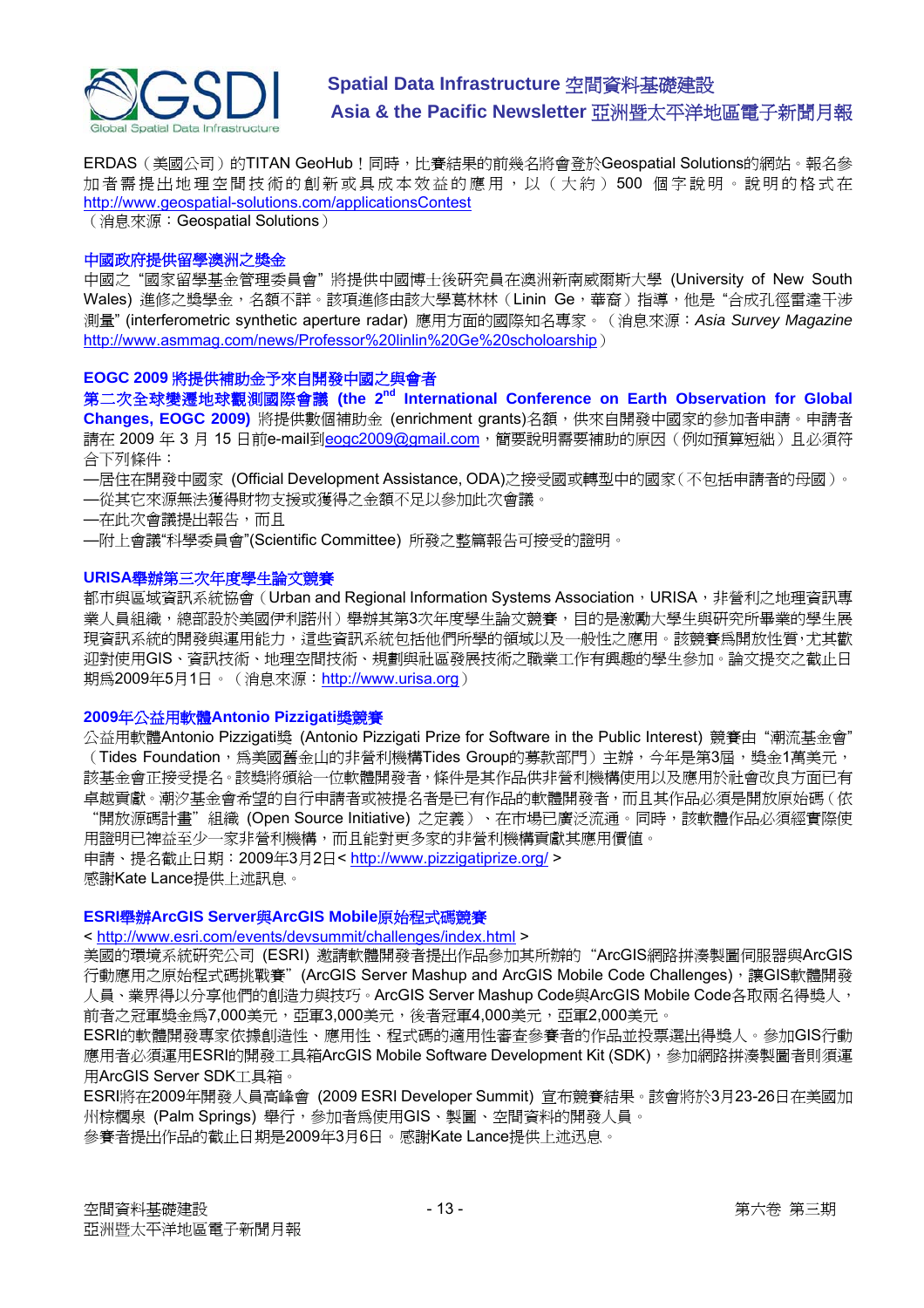

#### 澳洲**ESRI**舉辦第3屆雙年度網路**GIS**競賽

< [http://www.esriaustralia.com.au/esri/NewsEvents/Web\\_GIS\\_Challenge\\_Announcement\\_PR.pdf](https://owa.unimelb.edu.au/exchweb/bin/redir.asp?URL=http://www.esriaustralia.com.au/esri/NewsEvents/Web_GIS_Challenge_Announcement_PR.pdf) >

澳洲ESRI (ESRI Australia) 舉辦兩年一次的2008-2009網路GIS挑戰賽 (Web GIS Challenge), 以選出以地點情報 為特色的網站。

凡網站運用ESRI或澳洲ESRI的GIS技術且網站對大眾開放之機構都可參加競賽。該競賽旨在展示全澳洲各式各樣 之線上提供地點情報的技術能力。

競賽報名截止日期:2009年3月1日。感謝Kate Lance提供上述訊息。

#### 加州大學柏克萊分校資助行動應用競賽

科技的發展,尤其是行動應用方面,已提供人權維護者、新聞記者、科學家新的工具,用以揭發全球所發生的戰爭 罪行(war crime, 例如虐待俘虜)與其它違反人權之行為並立即向全世界發布新聞。行動電話結合GPS(全球衛 星定位系統)、照像機、影音裝置、簡訊正在改變全世界接收全球突發事件之消息與相關反映的方法;手持式資料 蒐集設備(例如PDA)則提供研究人員蒐集衝突地區暴力、和平訴求、正義、社會改造等方面之資料與整理、分 析的新方法。

美國加州大學柏克萊分校 (University of California, Berkeley) 的"人權中心"(the Human Rights Center) 資助 NetSquare(設於舊金山之非營利組織)舉辦應用於推動、調查人權之行動技術的創新競賽。NetSquare的使用者 將從參賽者票選出10名入圍者,然後這10名決賽者將在5月4-5日於該大學舉行的"新機器的靈魂:人權、技術、 新媒體"(The Soul of the New Machine: Human Rights, Technology and New Media) 國際會議上發表他們的創 新點子。該人權中心所組成的評審團將選出3名得獎人,在會議上公布之。冠軍獎為現金1.5萬美元,季軍5,000美 元。

報名參加截止時間:2009年3月13日加州時間下午3點<<http://netsquared.org/hrc-ucb>> 感謝Kate Lance提供上述訊息。

#### **Intergraph**的**2009**年**Carl Pulfrich**獎競賽

**Carl Pulfrich**獎 **(Carl Pulfrich Award)** 表揚在攝影測量 **(Photogrammetry)**、遙測、地球觀測方面之傑出成就。 該獎競賽由美國地理空間資訊軟體公司Intergraph Corp.每兩年舉辦一次,旨在表彰對攝影測量、遙測、衛星影像 之設計與硬體製造的貢獻。該獎是紀念德國光學公司Carl Zeiss, Inc.之已故的科學家Carl Pulfrich博士, 他在1890 年至1927年間主持Carl Zeiss第一批立體攝影測量儀器之設計工作。後來,Intergraph與Carl Zeiss合作,設立該公 司的Z/I影像與航照測量部。

Intergraph歡迎攝影測量、遙測、地球衛星影像業界的專家推荐參賽者。Carl Pulfrich獎將於2009年9月7-11日在德 國Stuttgart舉行的第52屆年度"攝影測量週"(Photogrammetric Week) 活動期間頒發,得獎者可獲獎金7,500美 元。

據Intergraph攝影測量主任同時也是Carl Pulfrich獎委員會主席Mostafa Madani,該獎競賽始於2001年,很榮幸能 在今年繼續舉辦(第5屆)。Madani強調,Intergraph與同業都認為當代對地球影像產業有傑出貢獻者中,Carl Pulfrich 正是開始先鋒。

該獎的推荐截止時間是2009年7月1日美國中部時區(比美國東部時間晚1個小時)下午5點。有關推荐的指南、程 序請參閱< www.intergraph.com/promo/carlpulfrichaward/>

#### 澳洲伯斯之科技大學提供攝影測量與雷射掃瞄的博士學位獎學金

澳洲西澳大利亞州 (Western Australia) 伯斯市 (Perth) 的Curtin科技大學 (Curtin University of Technology) < [www.curtin.edu.au](http://www.curtin.edu.au/) >之空間科學系 (Department of Spatial Sciences) < [www.spatial.curtin.edu.au](http://www.spatial.curtin.edu.au/) >提供一名攻 讀攝影測量與雷射掃瞄(Laser Scanning)博士學位之獎學金。該學位的研究題目是"陸地雷射掃瞄的誤差分配分 析" (Error budget analysis of Terrestrial Laser Scanning),但申請者得依其研究經驗修改研究題目。申請人的資 格是,獲得攝影測量、空間科學、計算機科學、數學、物理、工程學科之第一等獎、榮譽或者碩士學位,而且最好 有數學知識與電腦程式設計技巧。

該獎學金為期3年半,每年提供大約2萬美元(免所得稅),條件非常好的申請人有機會另外獲得一年5,000美元的 輔助性獎學金。同時,該獎學金提供一年20,000到25,000澳元(約12,940到16,180美元)的薪水作為生活津貼, 也可能提供居住輔助。得獎人必須全心攻讀(不得兼職工作),且須儘早開始。

#### 請注意,申請人必須有澳洲國籍或永久居留權。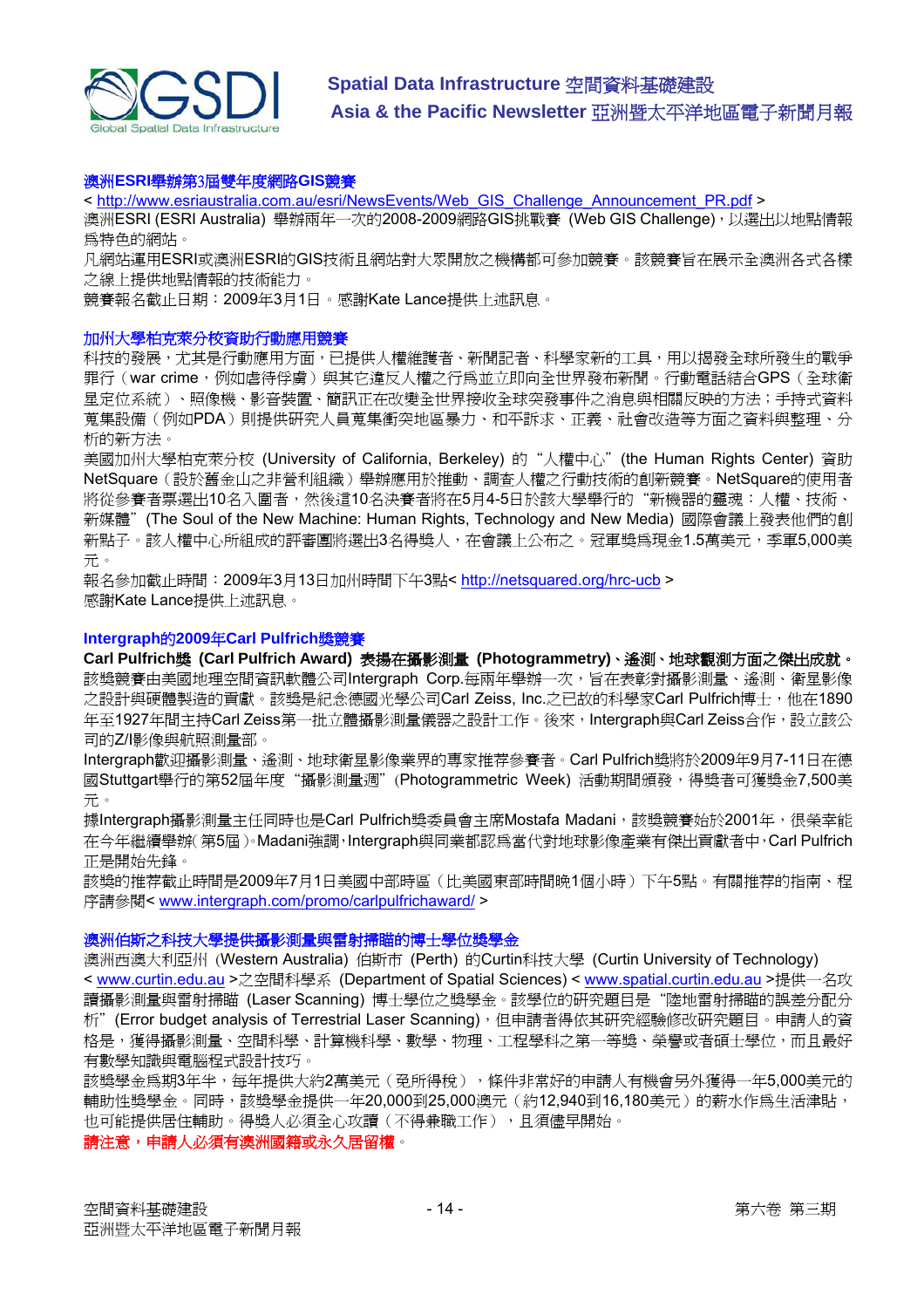<span id="page-14-0"></span>

有意申請者請洽Kwang-Ho Bae博士<<mailto:K.H.Bae@curtin.edu.au>>, 電話08 9266-7604, 傳真08 9266 2703, 在2009年3月31日前遞送個人之簡歷。

#### [回到目錄](#page-0-0)

## 徵求人才

#### 空間資料經理(徵才單位:澳洲西澳利亞 **(Western Australia)** 州政府之漁業廳

職位編號: FSH00418

職級與待遇:6職等 (Level 6), 年薪74,036至81,983美元, 另加退職金

工作地點:伯斯(Perth,該州首府)市中心區

#### 工作內容:

漁業廳 (Department of Fisheries) 空間資料計畫之主管與經理人,包括運用適當的資料結構、軟體與硬體以及落 實政策、指導綱領,達到空間資料最大、有效的使用。該職位對漁業廳如何儲存、維獲、擷取其行政業務所蒐集之 空間資料,將扮演關鍵角色。該職位富挑戰性、待遇優渥,理想的人選為以積極、主動的心態進行軟體、硬體、資 料存取之更新、改善,以提高漁業空間資料在政策制定、行政管理、研究之使用效益。

洽詢連絡人: Andrew Hill, 電話 (08) 9482-7318 (不接受申請方面之詢問)

#### 申請截止時間:**2009**年**3**月**9**日當地時間下午**4**點

申請旨南:有意申請者必須先取得"申請須知"(Job Application Package)以瞭解該職之工作內容、職責以及如 何評選申請人等詳細說明,申請須知可從< [http://www.jobs.wa.gov.au](http://www.jobs.wa.gov.au/) >下載或以電話索取 (08) 9203-0362。申請 表格及文件須註明"公告職缺之機密資料" (Confidential - Advertised Vacancy), 寄到漁業廳人事單位, 地址是 Locked Bag 39, Cloisters Square Post Office, Perth WA 6850。也可以用傳真傳至 (08) 9481-7640或用電子郵件 送到<<mailto:jobs@fish.wa.gov.au> >, "主旨"欄只填職位編號即可。 欲知道漁業廳的就業機會請上網到< [http://www.fish.wa.gov.au](http://www.fish.wa.gov.au/) >

#### 澳洲維多利亞 **(Victoria)** 州政府徵求**RS**與**GIS**職員**(Officer)**

工作地點:維多利亞州首府墨爾本 (Melbourne) 市中心區 待遇:年薪 50,175 至 60,922 美元,另加 9%之退職金 職位編號:DSE 418678 申請人須有遙測、影像判讀、數位影像處理的工作經驗,且須提出有解決問題、計畫管理能力之具體事證。 該職位之工作內容、職責以及評選、申請等詳細說明請洽< [www.careers.vic.gov.au](http://www.careers.vic.gov.au/) > 申請截止日期是 **2009** 年 **3** 月 **8** 日。

#### **Lonely Planet** 聘用製圖系畢業生

澳洲報紙The Age一篇有趣的特寫

< <http://www.theage.com.au/national/mapping-out-a-future-20090213-86xz.html> > 討論澳洲 RMIT (Royal Melbounne Institute of Technology) 大學地圖製作與地理視覺展示科學 (geovisualization) 之學士學位

< <http://rmit.edu.au/geospatial> >的就業前途。文中討論該學位之課程與在求職市場上的熱門,但引起作者(V1 Media之文章,見後述消息來源)注目的則是全球有名的澳洲出版(旅遊指南、相關書籍)公司Lonely Planet Publications已錄用 25 位RMIT大學該學位畢業生。作者樂見傳統的地圖學仍受青睞以及Lonely Planet肯花錢用良 好的地圖強化其旅遊指南書籍。(消息來源:V1 Media

<http://vector1media.com/spatialsustain/lonely-planet-snatches-up-mapping-graduates.html>)

[回到目錄](#page-0-0)

會議與活動

#### **GSDI** 第 **11** 次國際大會 **(GSDI 11)** 徵求有關的報告(**GSDI-11** 將於 **2009** 年 **6** 月 **15-19** 日在荷蘭鹿特丹舉行)。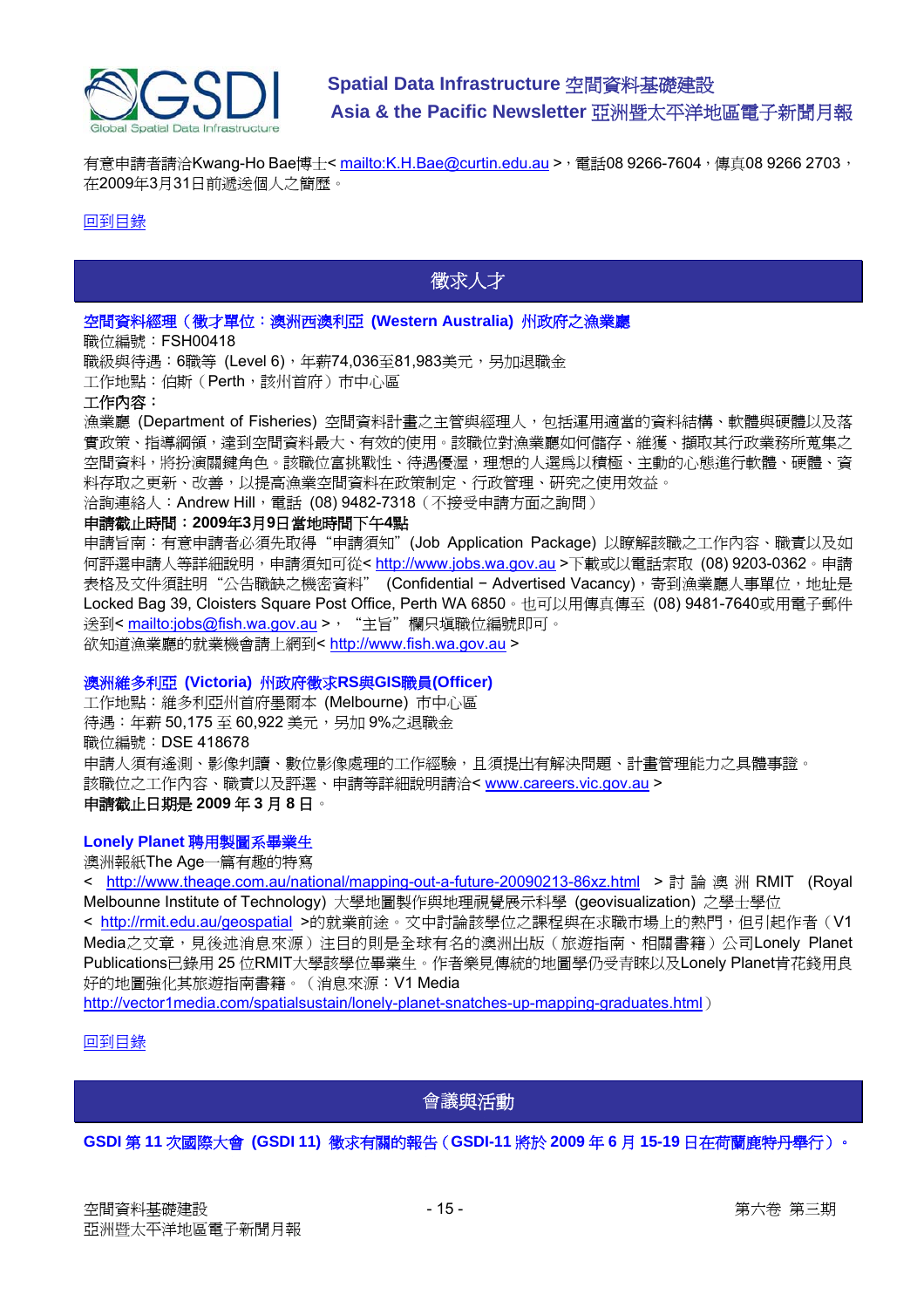

**2008** 年 **12** 月 **1** 日為止已提交到GSDI 11 聯合會議的完整報告 (Full Papers) 會被考慮列入會議時發送的已審核報 告集 (refereed Book) 或列入會議後出版的 "空間資料基礎架構研究國際期刊" (International Journal of Spatial Data Infrastructure Research) 的專輯 (Special Issue)。2008 年 12 月 1 日以後到 **2009** 年 **4** 月 **1** 日為止提交的完 整報告也有機會列入該期刊的專輯。(消息來源: <http://gsdi.org/gsdi11/papers.html>)

關於即將來臨的全球性或國際性的主要會議,請瀏覽GSDI網站[upcoming conference list](http://gsdi.org/events/upcnf.asp) 

< <http://gsdi.org/events/upcnf.asp>>

| <b>Date</b>                 | <b>Location</b>                          | <b>Event</b>                                                                                                                                                                                                                                                                                                         |
|-----------------------------|------------------------------------------|----------------------------------------------------------------------------------------------------------------------------------------------------------------------------------------------------------------------------------------------------------------------------------------------------------------------|
| <b>March 2009</b>           |                                          |                                                                                                                                                                                                                                                                                                                      |
| 2-6 March                   | Tahiti<br>大溪地                            | 11th Pacific Science Inter-Congress < http://www.psi2009.pf/ ><br>Theme: "Pacific countries and their ocean facing local and global<br>changes". Abstract deadline: October 2008.                                                                                                                                    |
| 8-13 March                  | Baltimore,<br>Maryland<br>巴爾的摩<br>美國馬里蘭州 | <b>2009 Annual Conference</b><br>American Society for Photogrammetry & Remote Sensing (ASPRS)<br>http://www.asprs.org/baltimore09/index.html                                                                                                                                                                         |
| <b>15-22 March</b>          | Istanbul, Turkey<br>伊期坦堡<br>土耳其          | <b>5th World Water Forum</b><br>< http://www.worldwatercouncil.org/index.php?id=1842&L=0 ><br>mailto:m.giard@worldwatercouncil.org                                                                                                                                                                                   |
| 16 - 19 March               | Tel-Aviv, Israel<br>特拉雅夫<br>以色列          | <b>WG VIII/12 6th EARSeL SIG IS Workshop "IMAGING</b><br>SPECTROSCOPY: Imaging Spectroscopy: Innovative tool for<br>scientific & commercial environmental applications"<br>URL:< www.earsel6th.tau.ac.il ><br>< mailto:bendor@post.tau.ac.il >                                                                       |
| <b>22-27 March</b>          | Las Vegas<br>拉斯維加斯                       | Join 8,000 geographers, GIS specialists, and environmental<br>scientists for the latest in research, policy, and applications in<br>geography, sustainability, and GIScience during the AAG Annual<br>Meeting in Las Vegas to be held March 22-27, 2009.<br>Visit < http://www.aag.org > for additional information. |
| 30 March<br>-1 April        | Denver, Colorado<br>丹佛                   | <b>6th ANNUAL CONFERENCE</b><br>The theme of Spar 2009 is 3D Imaging and Positioning for                                                                                                                                                                                                                             |
| "NEW"                       | 科羅拉多洲                                    | Engineering, Construction and Manufacturing. The event will focus<br>on 3D laser scanning, mobile survey and mapping, lidar,<br>dimensional control, asset management, BIM/CAD/GIS integration<br>and security planning.<br>Website: < http://www.sparllc.com/spar2009.php >                                         |
| March 30 - April 3<br>"NEW" | Athens, Greece<br>雅典<br>希臘               | <b>March '09 OGC Technical and Planning Committee Meetings</b><br>URL: < http://www.opengeospatial.org/event/0903tc >                                                                                                                                                                                                |
| <b>April 2009</b>           |                                          |                                                                                                                                                                                                                                                                                                                      |
| 8-9, April                  | Toronto, Canada<br>多倫多                   | <b>DMTI Spatial announces registration for Expedition 2009</b><br>DMTI Spatial (DMTI), provider of solutions for location intelligence,                                                                                                                                                                              |
| "NEW"                       | 加拿大                                      | announced that registration is now open for its annual customer and<br>partner conference, Expedition 2009. The Conference is scheduled<br>for, at The King Edward Hotel in Toronto<br>Website:< http://www.dmtispatial.com >                                                                                        |
| <b>26-28 April</b><br>"NEW" | Dubai, UAE<br>杜拜<br>阿拉伯聯合大公<br>國         | <b>Map Middle East</b><br>Website: < http://www.mapmiddleeast.org/ >                                                                                                                                                                                                                                                 |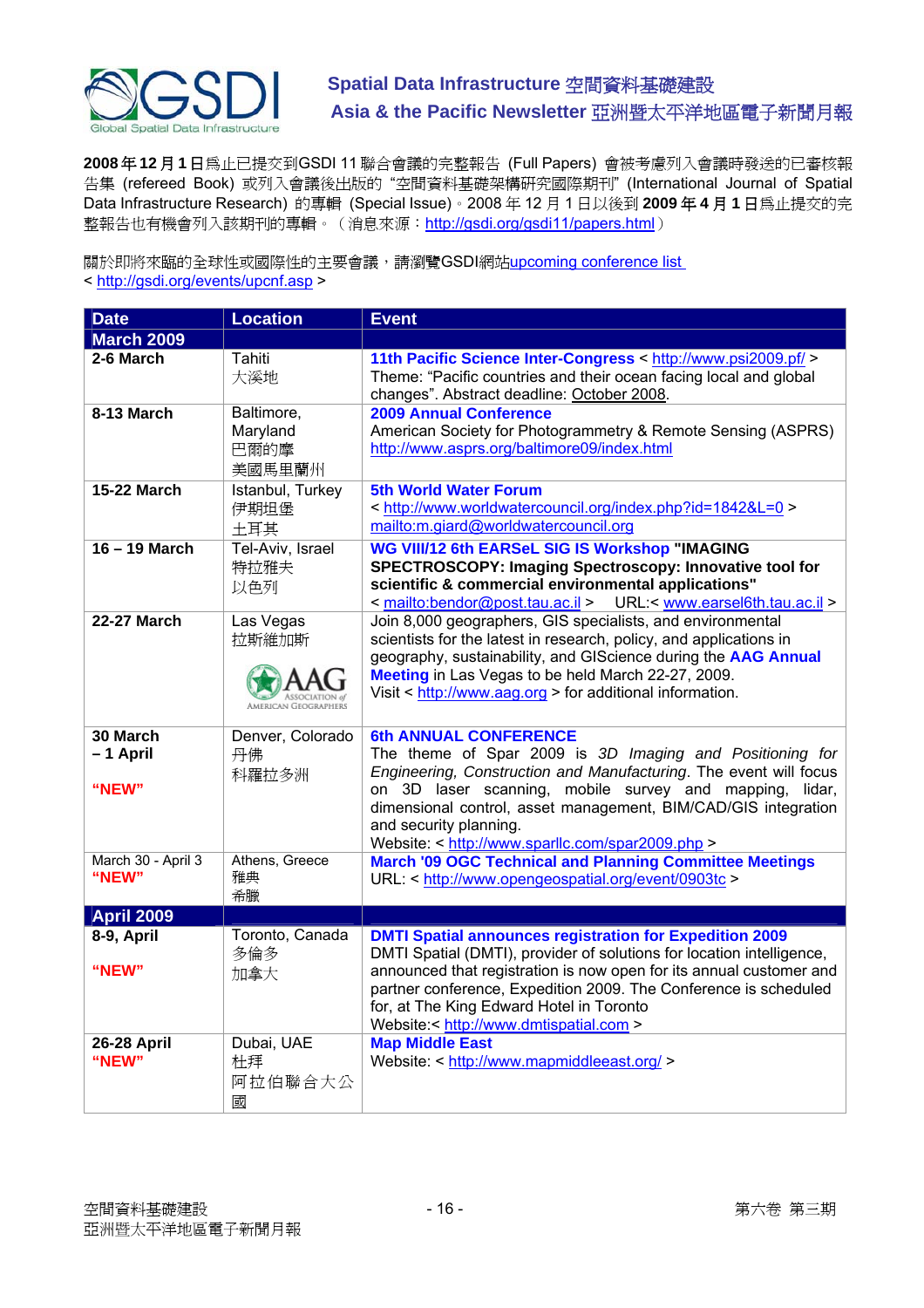

| <b>15-17 April</b><br>"NEW" | Moscow region<br>莫斯科區<br>俄羅斯                                       | III International conference Remote Sensing - the Synergy of<br><b>High Technologies</b><br>Website: < http://www.sovzondconference.ru/eng/ >                                                                                                                                                                                                                                                                                                                                                                                   |
|-----------------------------|--------------------------------------------------------------------|---------------------------------------------------------------------------------------------------------------------------------------------------------------------------------------------------------------------------------------------------------------------------------------------------------------------------------------------------------------------------------------------------------------------------------------------------------------------------------------------------------------------------------|
| <b>19-22 April</b>          | Tampa, FL, USA<br>坦帕<br>佛羅里達<br>美國                                 | <b>Geospatial Infrastructure Solutions Conference 2009</b><br>maito:info@gita.org<br>Website: $\leq$<br>http://gita.org ><br>The Geospatial Information & Technology Association (GITA) is<br>very pleased to announce that an expanded slate of topics will be<br>covered in more than 100 sessions during GITA's 2009 Geospatial<br>Infrastructure Solutions Conference                                                                                                                                                       |
| <b>22-23 April</b><br>"NEW" | Penamg,<br>Malaysia<br>檳城<br>馬來西亞                                  | <b>Map Malaysia 2009</b><br>Theme -'Geospatial for All - All for Geospatial' ,it will explore<br>manners and ways in which geospatial tools can reach out and<br>benefit the country in the future<br>website: < http://www.mapmalaysia.org/ >                                                                                                                                                                                                                                                                                  |
| <b>May 2009</b>             |                                                                    |                                                                                                                                                                                                                                                                                                                                                                                                                                                                                                                                 |
| 3-8 May                     | Eilat,<br>Israel<br>埃拉特<br>以色列                                     | FIG Working Week and XXXII General Assembly - New<br>Horizons across the Red Sea - Surveyors Key Role in<br>Accelerated Development < mailto:fig@fig.net ><br>Website: < http://www.fig.net/fig2009/ >                                                                                                                                                                                                                                                                                                                          |
| $4-6$ May<br>"NEW"          | Khobar,<br>Saudi Arabia<br>科巴<br>沙鳥地阿拉伯                            | The Fourth National GIS Symposium in Saudi Arabia<br>Website: < http://www.saudigis.org/ >                                                                                                                                                                                                                                                                                                                                                                                                                                      |
| $4-6$ May<br>"NEW"          | Denver,<br>Colorado, USA<br>丹佛<br>美國科羅拉多州                          | <b>ESRI Business GIS Summit</b><br>Website: < http://www.esri.com/events/business/index.html >                                                                                                                                                                                                                                                                                                                                                                                                                                  |
| 4-8 May                     | Stresa,<br>Lago Maggiore,<br>Northern Italy<br>史翠薩<br>拉哥美吉爾<br>義大利 | 33rd ISRSE (The 33rd International Symposium on 'Remote<br><b>Sensing of the Environment')</b><br>< http://isrse-33.jrc.ec.europa.eu/index.php?page=home >                                                                                                                                                                                                                                                                                                                                                                      |
| 08-11 May                   | Riyadh, Saudi<br>Arabia<br>利雅德<br>沙烏地阿拉伯                           | <b>Remote Sensing Arabia</b><br>Website: < www.remotesensingarabia.com >                                                                                                                                                                                                                                                                                                                                                                                                                                                        |
| 21-22 May<br>"NEW"          | Ibaraki, Japan<br>茨城<br>日本                                         | <b>GEOSS Sensor Web Workshop</b><br>< http://www.earthobservations.org/meetings/20090521 22 geoss<br>sensor web workshop invitation.pdf >                                                                                                                                                                                                                                                                                                                                                                                       |
| 25-29 May<br>May 28-30      | Chengdu, China<br>成都<br>中國<br>Molde, Norway                        | <b>EOGC2009 (the Second International Conference on Earth</b><br><b>Observation for Global Changes)</b><br>Website:< http://www.eogc2009.com.cn/ >.<br>The deadline for abstracts closed on 31 December, 2008.<br>Conference web site: < http://www.eogc2009.com.cn/ ><br>Contact:<br>Xianfeng Zhang, Ph.D., Conference Secretariat, EOGC2009<br>Institute of Remote Sensing & GIS, Peking University<br>Beijing 100871, China<br>Tel: 86-10-62759123<br>$\,<\,$<br>maito:xfzhang@pku.edu.cn ><br><b>ISO/TC211 28th Plenary</b> |
|                             |                                                                    |                                                                                                                                                                                                                                                                                                                                                                                                                                                                                                                                 |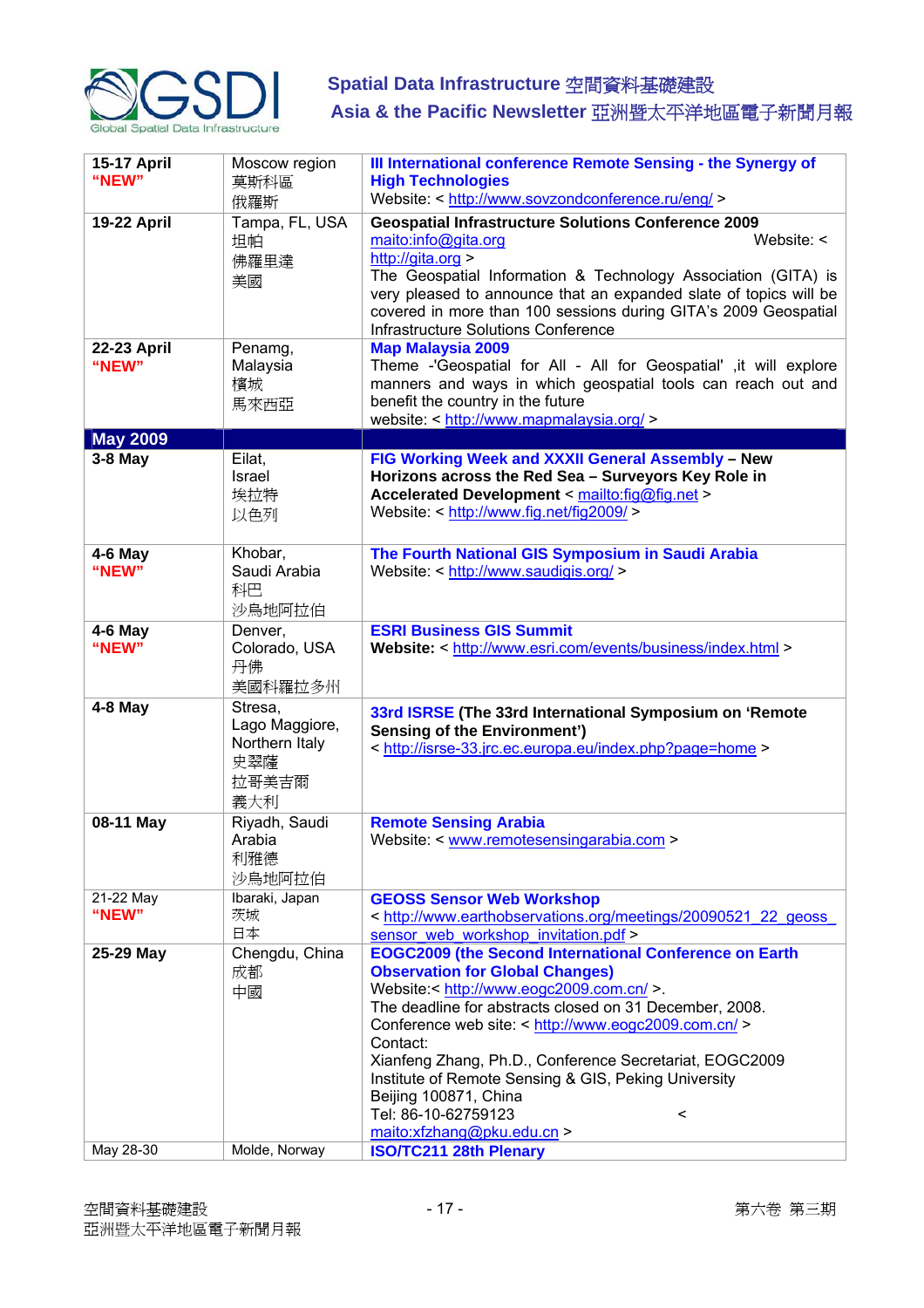

| "NEW"                | 摩爾德                           | Website: < http://www.isotc211.org/ >                                                                                        |
|----------------------|-------------------------------|------------------------------------------------------------------------------------------------------------------------------|
|                      | 挪威                            |                                                                                                                              |
| <b>June 2009</b>     |                               |                                                                                                                              |
| $01 - 04$ June       | Vancouver, BC,                | Website: <<br><b>GeoTec Event 2009</b>                                                                                       |
|                      | Canada                        | www.geoplace.com >                                                                                                           |
|                      | 溫哥華                           | < mailto:khastings@geoplace.com >                                                                                            |
|                      | 加拿大                           |                                                                                                                              |
| 2-5 June             | Hannover,                     | Call for Papers for the 12th AGILE International Conference                                                                  |
|                      | Germany                       | Deadline of pre-conference workshop proposals: November 30,                                                                  |
|                      | 漢諾威                           | 2008; Deadline for full paper submissions: December 12, 2008;                                                                |
|                      | 德國                            | Deadline for short paper and poster submissions: January 16, 2009                                                            |
|                      |                               | < http://www.ikg.uni-hannover.de/agile/ >                                                                                    |
| 15-19 June           | Rotterdam,<br>The Netherlands | 11th International Conference on Global Spatial Data<br>Website: <                                                           |
| Theme: Spatial       | 鹿特丹                           | <b>Infrastructure (GSDI 11)</b><br>http://gsdi.org/gsdi11/                                                                   |
| Data                 | 荷蘭                            | The first call for papers is published at                                                                                    |
| Infrastructure       | Information:                  | < http://www.gsdi.org/gsdi11/papers.html > Please, visit                                                                     |
| Convergence -        | http://www.gsdi.o             | < http://www.gsdi.org/gsdi11 > for more information. If you want to                                                          |
| <b>Building SDI</b>  | rg/gsdi11                     | secure your participation in the GSDI 11 World Conference, it is now                                                         |
| <b>Bridges to</b>    | (English) and                 | possible to register here as well!                                                                                           |
| address Global       | http://www.gsdi1              | DEADLINES: 1 December, 2008 and 1 April, 2009                                                                                |
| Challenges           | 1.nl (Dutch)                  | Contact information:                                                                                                         |
|                      |                               | PCO agency GSDI 11 (BlomBerg Instituut/Geonovum)                                                                             |
|                      |                               | Esther Stukker, tel. +31 (0)73 - 684 25 25                                                                                   |
|                      |                               | and maito:e.stukker@geonovum.nl                                                                                              |
| <b>17-19 June</b>    | Newport Pagnell,<br>UK.       | The British Cartographic Society's Annual Symposium,                                                                         |
| "NEW"                | 紐波特帕格奈爾                       | Mapping At Work. This 3-day event is an opportunity for<br>mapmakers, users, librarians and enthusiasts to share information |
|                      |                               | about recent mapping projects, research and know-how.                                                                        |
|                      | 英國                            | URL: < http://www.cartography.org.uk/default.asp?contentID=581 >                                                             |
| 22 June 2009         | Nottingham, UK                | <b>CFP - FIRST OPEN SOURCE GIS UK CONFERENCE 2009</b>                                                                        |
|                      | 諾丁漢                           | Website: < http://www.opensourcegis.org.uk >                                                                                 |
|                      | 英國                            | The Centre for Geospatial Science of University of Nottingham,                                                               |
|                      |                               | Open Source Geospatial Foundation (UK Chapter), ICA Working                                                                  |
|                      |                               | Group on Open Source Geospatial Technologies, SOSoRNET and                                                                   |
|                      |                               | Open Knowledge Foundation are organizing the First Open Source                                                               |
|                      |                               | <b>GIS UK Conference</b>                                                                                                     |
|                      |                               | Abstracts (max 500 words) can be submitted to                                                                                |
|                      |                               | <u>&lt; mailto:Suchith.Anand@nottingham.ac.uk</u> > before 15 March 2009.<br><b>IMPORTANT DATES:</b>                         |
|                      |                               | * Notification of acceptance: 15th March 2009                                                                                |
|                      |                               | * Final papers delivered by: 15 May 2009                                                                                     |
|                      |                               | * OSGEO UK Live Software demo submission deadline: 30 April                                                                  |
|                      |                               | 2009                                                                                                                         |
|                      |                               | * Notification of acceptance: 15th May 2009                                                                                  |
| $29$ June - $2$ July | Yongin, Korea                 | Fourth International Workshop on "Geographical Analysis,                                                                     |
|                      | 龍仁                            | <b>Urban Modeling, Spatial Statistics" (GEOG-AN-MOD 09)</b>                                                                  |
| "NEW"                | 南韓                            | < http://www.lisut.org/workshop/GEOG-AN-MOD09/ >                                                                             |
|                      |                               | in conjunction with                                                                                                          |
|                      |                               | The 2009 International Conference on Computational                                                                           |
|                      |                               | <b>Science and its Applications (ICCSA 2009)</b>                                                                             |
|                      |                               | < http://www.iccsa.org/ ><br>June 29th to July 2rd, 2009                                                                     |
|                      |                               | Kyung Hee University-Global Campus, Yongin (Korea)                                                                           |
|                      |                               | *Important dates                                                                                                             |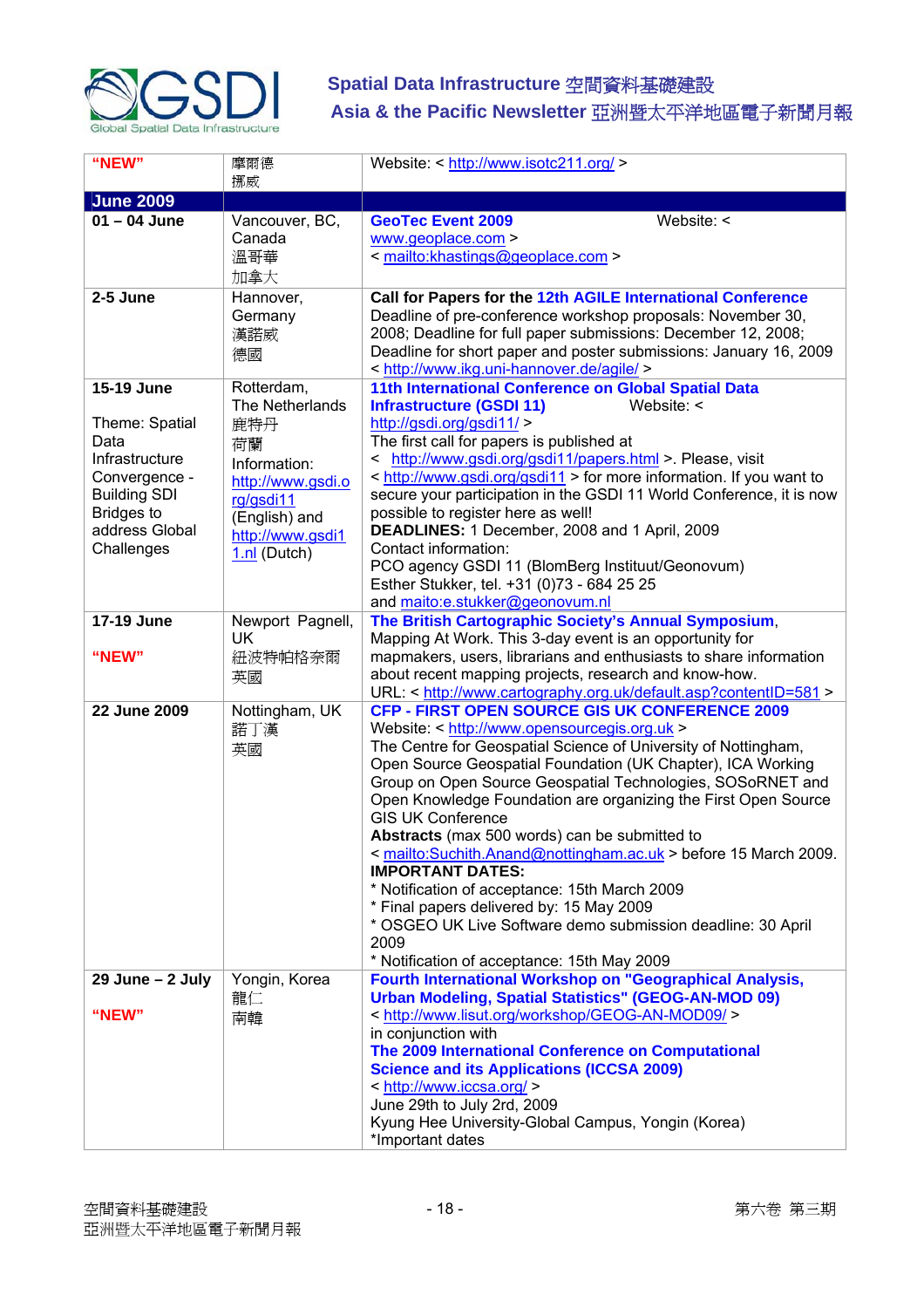

|                            |                                               | *16 February 2009: Deadline for full paper submission<br>*24 March 2009: Notification of acceptance<br>*12 April 2009: Deadline for Camera Ready Papers<br>*June 29 - July 2, 2009: ICCSA 2009 Conference.                                                                                                                                                                                                                                                                                                                                                                                                  |
|----------------------------|-----------------------------------------------|-------------------------------------------------------------------------------------------------------------------------------------------------------------------------------------------------------------------------------------------------------------------------------------------------------------------------------------------------------------------------------------------------------------------------------------------------------------------------------------------------------------------------------------------------------------------------------------------------------------|
| 29 June - 10 July<br>"NEW" | Florenc (Firenze),<br>Italy<br>佛羅倫斯<br>義大利    | Vespucci summer institute 2009: 7th Annual Summer Institute<br>on Geographic Information Science < http://www.vespucci.org/ >                                                                                                                                                                                                                                                                                                                                                                                                                                                                               |
| <b>July 2009</b>           |                                               |                                                                                                                                                                                                                                                                                                                                                                                                                                                                                                                                                                                                             |
| 7-11 July                  | Cape Town,<br>South Africa<br>開普敦<br>南非       | 2009 IEEE International Geoscience & Remote Sensing<br><b>Symposium (IGARSS)</b><br>http://www.igarss09.org >                                                                                                                                                                                                                                                                                                                                                                                                                                                                                               |
| 13-14 July                 | Oxford, UK<br>牛津<br>英國                        | <b>GEOSENSOR NETWORKS 2009</b><br>Website: < http://www.comlab.ox.ac.uk/geosensornetworks/ ><br>Sponsored by: University of Oxford<br>Papers to be published by Springer<br><b>IMPORTANT DATES:</b><br>Paper Submission: 3 April 2009<br>Notification of Acceptance: 27 April 2009<br>Camera Ready Papers Due: 5 May 2009<br>Conference: 13-14 July 2009                                                                                                                                                                                                                                                    |
| 13-17 July                 | San Diego, CA,<br><b>USA</b><br>聖地牙哥<br>加州 美國 | 29 <sup>th</sup> ESRI International User Conference<br>The deadline for abstract submissions has been extended to<br>November 14, 2008:<br>Abstracts can be submitted at < http://www.esri.com/ucpapers >                                                                                                                                                                                                                                                                                                                                                                                                   |
| 13-17 July<br>"NEW"        | Cairns, Australia<br>克恩斯<br>澳洲                | 18th IMACS WORLD CONGRESS - MODSIM09<br>International Congress on Modelling & Simulation<br>"Interfacing Modelling and Simulation with Mathematical and<br><b>Computational Sciences"</b><br>< http://www.esri.com/events/uc/index.html ><br>Early Bird Registration closes Friday 13 March 2009<br>Submission and Acceptanbce od Abstracts has CLOSED<br>Final papers submitted Friday 13 March 2009<br>Websites: < http://www.imacs-modsim-world-congress.org > and<br>< http://www.mssanz.org.au/modsim09 >                                                                                              |
| 27-31 July<br>"NEW"        | Vancouver,<br>Canada<br>溫哥華<br>加拿大            | GeoWeb2009<br>GeoWeb 2009 organizers are currently seeking submissions for<br>presentations and workshops at<br>< http://geowebconference.org/papers-workshops >.<br>Details: All abstracts must 200 words and be submitted via the<br>online form at < http://geowebconference.org/papers-workshops ><br>no later than February 27, 2009.<br>For all questions regarding the submission of abstracts and agendas<br>please contact Julie Eckhart at mailto:jeckhart@gita.org. Complete<br>information on the call for papers process and conference may be<br>obtained at http://www.geowebconference.org. |
| <b>August 2009</b>         |                                               |                                                                                                                                                                                                                                                                                                                                                                                                                                                                                                                                                                                                             |
| 4 - 7 August               | Bali - Indonesia<br>峇里島<br>印尼                 | 10th South East Asian Survey Congress (SEASC '09) Hosted by<br>Bakosurtanal (Indonesia's land information agency)<br>URL: < http://www.bakosurtanal.go.id/seasc2009/04/ ><br><mailto:dkirana@bakosurtanal.go.id></mailto:dkirana@bakosurtanal.go.id>                                                                                                                                                                                                                                                                                                                                                        |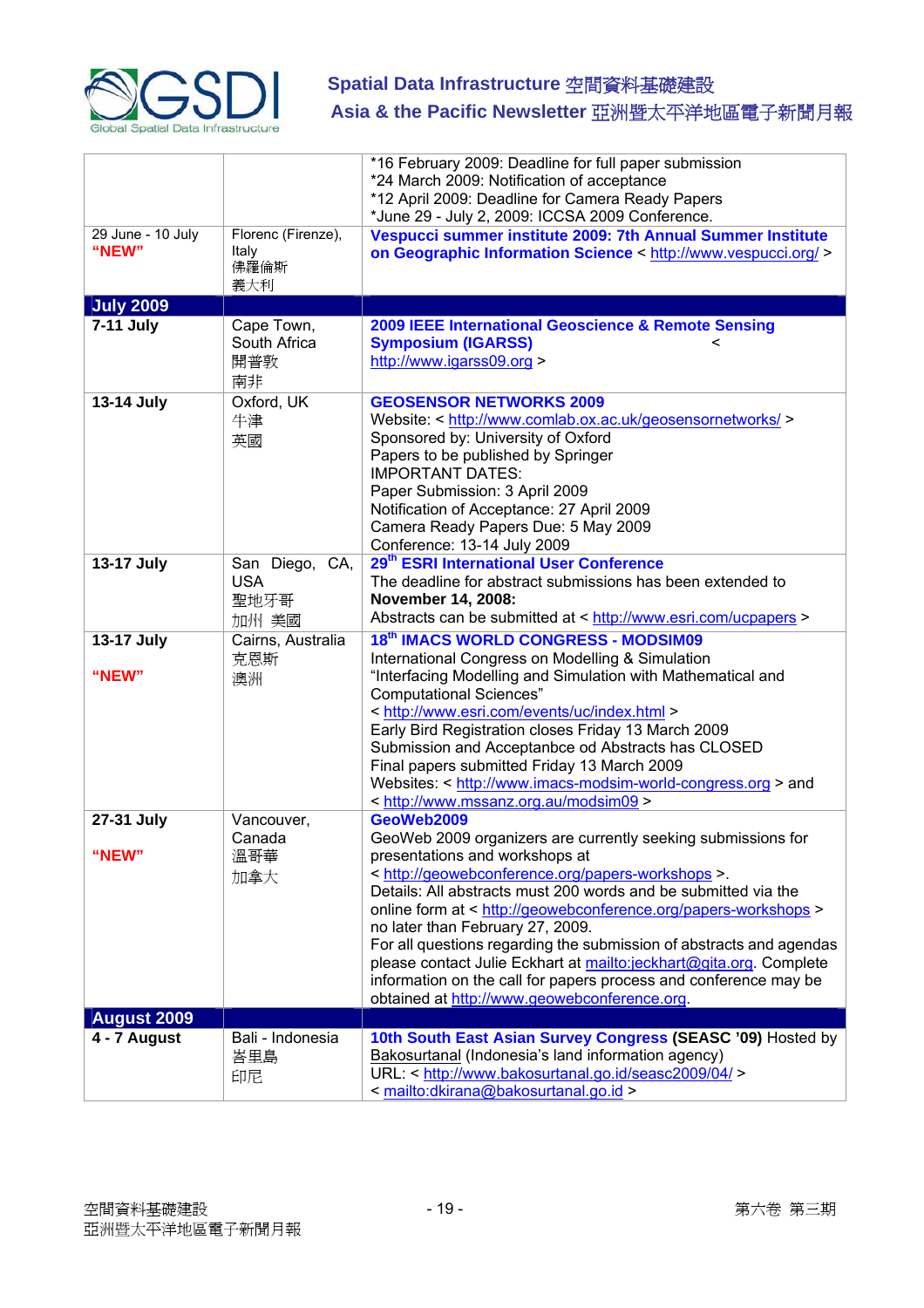

| 3-14 August                               | Rio de Janeiro,<br><b>Brazil</b>                     | <b>XXVII General Assembly of the International Astronomical</b><br><b>Union</b>                                                                                                                                                                                                                                                                                                                                                                                                                                                                                                                                                                                                                                                                                                                                                                                                                                                                                                                                                                                                                                                                                                                                                                                              |
|-------------------------------------------|------------------------------------------------------|------------------------------------------------------------------------------------------------------------------------------------------------------------------------------------------------------------------------------------------------------------------------------------------------------------------------------------------------------------------------------------------------------------------------------------------------------------------------------------------------------------------------------------------------------------------------------------------------------------------------------------------------------------------------------------------------------------------------------------------------------------------------------------------------------------------------------------------------------------------------------------------------------------------------------------------------------------------------------------------------------------------------------------------------------------------------------------------------------------------------------------------------------------------------------------------------------------------------------------------------------------------------------|
|                                           | 里約熱內盧<br>巴西                                          | http://www.astronomy2009.com.br/ >                                                                                                                                                                                                                                                                                                                                                                                                                                                                                                                                                                                                                                                                                                                                                                                                                                                                                                                                                                                                                                                                                                                                                                                                                                           |
| 12-14 August<br>"NEW"                     | Fairfax, Virginia,<br><b>USA</b><br>費爾費克斯<br>美國維吉尼亞州 | The 17th International Conference of Geoinformatics<br>(Geoinformatics 2009) George Mason University,<br>URL: < http://www.geoinformatics2009.org/ >                                                                                                                                                                                                                                                                                                                                                                                                                                                                                                                                                                                                                                                                                                                                                                                                                                                                                                                                                                                                                                                                                                                         |
| 27-8 August                               | Bishnek,<br>Kyrgyzstan<br>比斯凱克<br>吉爾吉斯共和國            | <b>GISCA '09 Conference (3rd Central Asia GIS)</b><br>Call for Papers announced for GISCA'09 Conference<br>The Kyrgyz State University for Construction, Transportation and<br>Architecture together with the Salzburg University Centre for<br>Geoinformatics have published a call for papers for the forthcoming<br>GISCA (GIS-in-Central-Asia) conference. The conference is being<br>organised on August 27-28, 2009 in Bishkek, Kyrgyzstan with a<br>focus on "GIScience for Environmental and Emergency<br>Management". The GISCA conference aims at building a regional<br>network of GIS experts to stimulate and enhance Geoinformatics<br>applications for the development of regional expertise and qualified<br>human resources.<br><b>Submission of contributions:</b><br>May 1 - Submission of abstracts (min 500 words)<br>June 1 - Notification of acceptance<br>July 1 - Camera-ready copy of full papers (see authoring instructions!)<br>Aug 1 - Registration for poster exhibit<br>Pre-conference events:<br>Aug 14-16 Joint ICA-UNIGIS summer school in Kashgar<br>Aug 17-23 ICA-led field trip Kashgar-Lhasa return<br>Aug 24-26 pre-conference summer school and various workshops in<br><b>Bishkek</b><br>Website: < http://www.aca-giscience.org > |
| 28-9 August<br>"NEW"                      | Bangalore, India<br>班加羅爾<br>印度                       | The iGeoMap 2009 conference on urban infrastructure and<br>geoinformatics. The Indian Institute of Science and GIS<br>Consultancy Sky Group are calling for paper submissions. The<br>conference will address urban infrastructure issues and GIS<br>practices.<br>Website:<<br>http://www.igeomap.org/ >                                                                                                                                                                                                                                                                                                                                                                                                                                                                                                                                                                                                                                                                                                                                                                                                                                                                                                                                                                    |
| <b>September</b><br>2009                  |                                                      |                                                                                                                                                                                                                                                                                                                                                                                                                                                                                                                                                                                                                                                                                                                                                                                                                                                                                                                                                                                                                                                                                                                                                                                                                                                                              |
| $9 - 12$<br><b>September</b><br>"UPDATED" | Beijing, China<br>北京<br>中國                           | 6th International Symposium on Digital Earth<br>< maito:ISDE6@ceode.ac.cn ><br>Website:< http://www.isde6.orgk ><br>The deadline for abstract submissions for the 6th International<br>Symposium on Digital Earth (9-12 September, Beijing) has been<br>extended to 30 April                                                                                                                                                                                                                                                                                                                                                                                                                                                                                                                                                                                                                                                                                                                                                                                                                                                                                                                                                                                                 |
| $14 - 16$<br><b>September</b><br>"NEW"    | <b>Beijing</b><br>北京                                 | <b>Emergency Management Conference</b><br>The international conference on Geospatial Solutions for<br>Emergency Management (GSEM 2009) is being held in<br>conjunction with the 50th anniversary of the Chinese Academy of<br>Surveying and Mapping. The organisers are calling for papers on<br>themes including data and image fusion, disaster management and<br>new sensors. The deadline for abstracts is 31 March.<br>WEBSITE: < http://www.gsem2009.org/ >                                                                                                                                                                                                                                                                                                                                                                                                                                                                                                                                                                                                                                                                                                                                                                                                            |
| $21 - 25$<br><b>September</b>             | Venice, Italy<br>威尼斯<br>義大利                          | <b>OceanObs '09</b><br>Website: < http://oceanobs09.net/ >                                                                                                                                                                                                                                                                                                                                                                                                                                                                                                                                                                                                                                                                                                                                                                                                                                                                                                                                                                                                                                                                                                                                                                                                                   |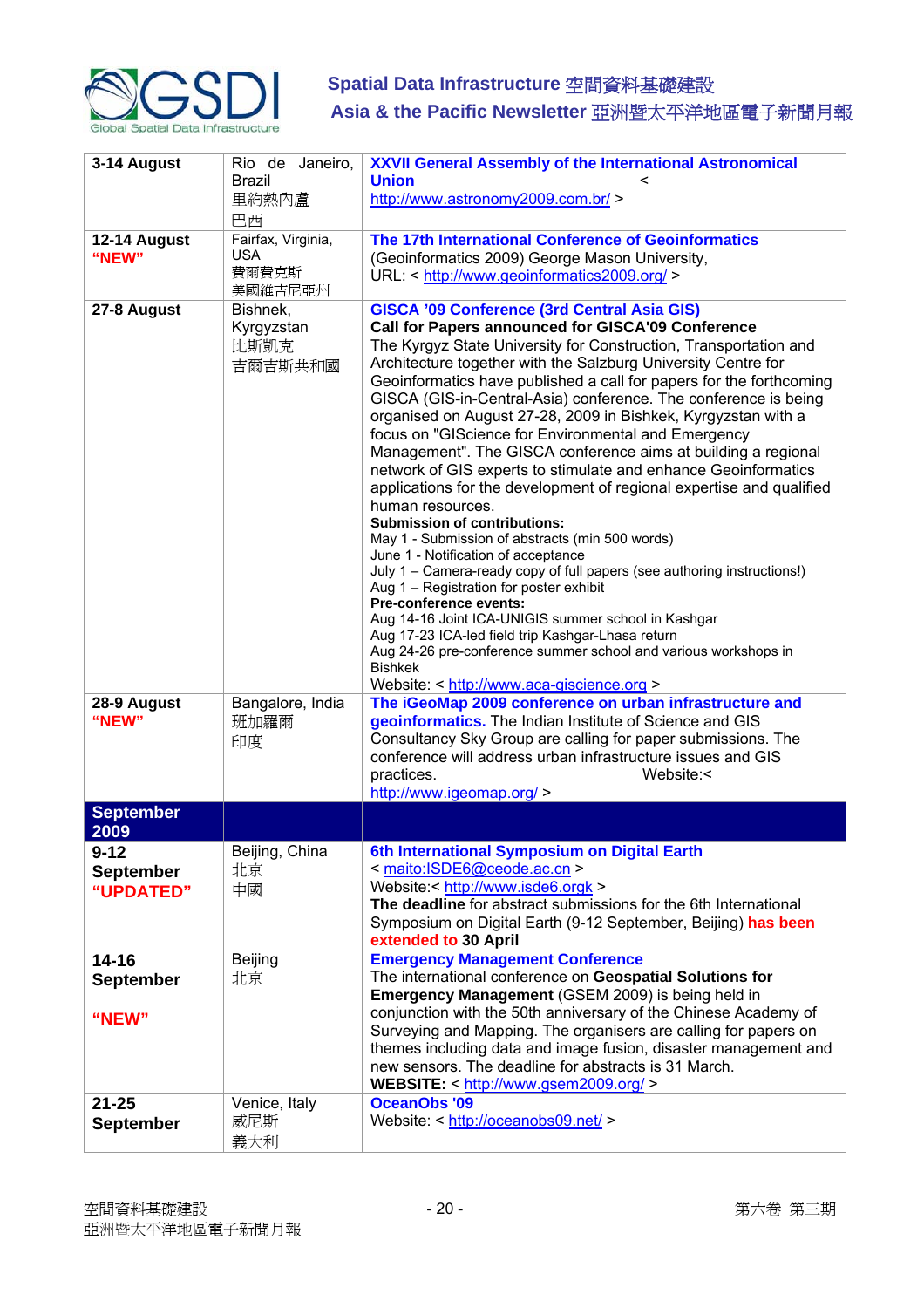

| October 2009                |                                              |                                                                                                                                                                                                                                                                                                                                                                                                                                                                                                                                                                                                                                                                                                                                                                                                                                                        |
|-----------------------------|----------------------------------------------|--------------------------------------------------------------------------------------------------------------------------------------------------------------------------------------------------------------------------------------------------------------------------------------------------------------------------------------------------------------------------------------------------------------------------------------------------------------------------------------------------------------------------------------------------------------------------------------------------------------------------------------------------------------------------------------------------------------------------------------------------------------------------------------------------------------------------------------------------------|
| 5-7 October                 | Westminster,<br>Colorado<br>威斯敏斯特<br>美國科羅拉多州 | More information will be forthcoming but we ask you to "save the<br>date" for the Location Intelligence Conference 2009. We'll be at<br>the Westin Westminster Hotel in Westminster, Colorado, just<br>outside of Denver toward Boulder from Oct. 5-7                                                                                                                                                                                                                                                                                                                                                                                                                                                                                                                                                                                                  |
| 19-22 October               | Hanoi, Vietnam<br>河內<br>越南                   | < http://www.fig.net/vietnam/ ><br><b>7th FIG Regional Conference</b><br>awaiting Timeline for registration and submission of abstracts,<br>papers, and presentations<br>< http://www.fig.net/news/news_2008/vietnam_july_2008.htm ><br>Electronic submission of papers by June 2009                                                                                                                                                                                                                                                                                                                                                                                                                                                                                                                                                                   |
| 26-29 October               | Kampala Uganda<br>坎帕拉<br>烏干達                 | <b>AFRICAGIS 2009; International Conference</b><br>Theme of the conference "GEO-SPATIAL INFORMATION<br>AND SUSTAINABLE DEVELOPMENT IN AFRICA; FACING<br>CHALLENGES OF GLOBAL CHANGE"<br>URL: < http://www.africagis2009.org/ >                                                                                                                                                                                                                                                                                                                                                                                                                                                                                                                                                                                                                         |
| <b>November</b>             |                                              |                                                                                                                                                                                                                                                                                                                                                                                                                                                                                                                                                                                                                                                                                                                                                                                                                                                        |
| 2009                        |                                              |                                                                                                                                                                                                                                                                                                                                                                                                                                                                                                                                                                                                                                                                                                                                                                                                                                                        |
| 10-12 November<br>"NEW"     | St Petersburg,<br>Florida, USA<br>聖彼德堡       | <b>Fifth National GIS in Transit Conference</b><br>This biennial conference will focus on the growing role of GIS in<br>supporting planning, service delivery, and decision making in public<br>transit.                                                                                                                                                                                                                                                                                                                                                                                                                                                                                                                                                                                                                                               |
|                             | 佛羅里達州<br>美國                                  | The Programme Committee will organise an educational<br>programme based upon the abstracts submitted through the Call for<br>Participation. All abstract submissions, received by February 27,<br>2009, will be reviewed and considered for this conference. The<br>Program Committee encourages abstract submissions in one or<br>more of these four general categories - Applications, Tools, Data,<br>and Management & Policy.<br>Website: < http://www.urisa.org/gis transit >                                                                                                                                                                                                                                                                                                                                                                     |
| 15-22 November              | Santiago, Chile<br>聖地牙哥<br>智利                | XXIV International Cartographic Conference<br>< http://www.icc2009.cl/ ><br><b>First call</b><br>for papers:<br>< http://www.icc2009.cl/pdf/First Call for Paper ICC2009.pdf ><br>Deadline for Abstracts: 16 January, 2009                                                                                                                                                                                                                                                                                                                                                                                                                                                                                                                                                                                                                             |
| 17-20 November              | Denver, USA<br>丹佛<br>美國                      | 7th William T. Pecora Memorial Remote Sensing Symposium<br>< mailto:asprs@asprs.org ><br>Website:< http://www.asprs.org/pecora17 >                                                                                                                                                                                                                                                                                                                                                                                                                                                                                                                                                                                                                                                                                                                     |
| 30 November -<br>2 December | Sydney, Australia<br>(Univ NSW)<br>雪梨<br>澳洲  | <b>GeoComputation 2009</b><br><b>Call for Papers</b><br>The 10th International Conference on GeoComputation<br>< http://www.biodiverse.unsw.edu.au/geocomputation/index.html ><br>Contributors are invited to submit extended abstracts, which will be<br>reviewed for inclusion in the conference program.<br>See http://www.biodiverse.unsw.edu.au/geocomputation/index.html<br>for more information.<br>The abstracts should be sent as either Word documents or pdf files<br>to $\le$ mailto:geocomputation@unsw.edu.au ><br>Files larger than 1Mb should be sent as zipped archives. The<br>submission deadline is 30 June 2009. Authors will be notified of<br>acceptance/rejection in the end of August 2009.<br>Any questions regarding the submission and publication process<br>should be addressed to < mailto:geocomputation@unsw.edu.au > |
| <b>April 2010</b>           |                                              |                                                                                                                                                                                                                                                                                                                                                                                                                                                                                                                                                                                                                                                                                                                                                                                                                                                        |